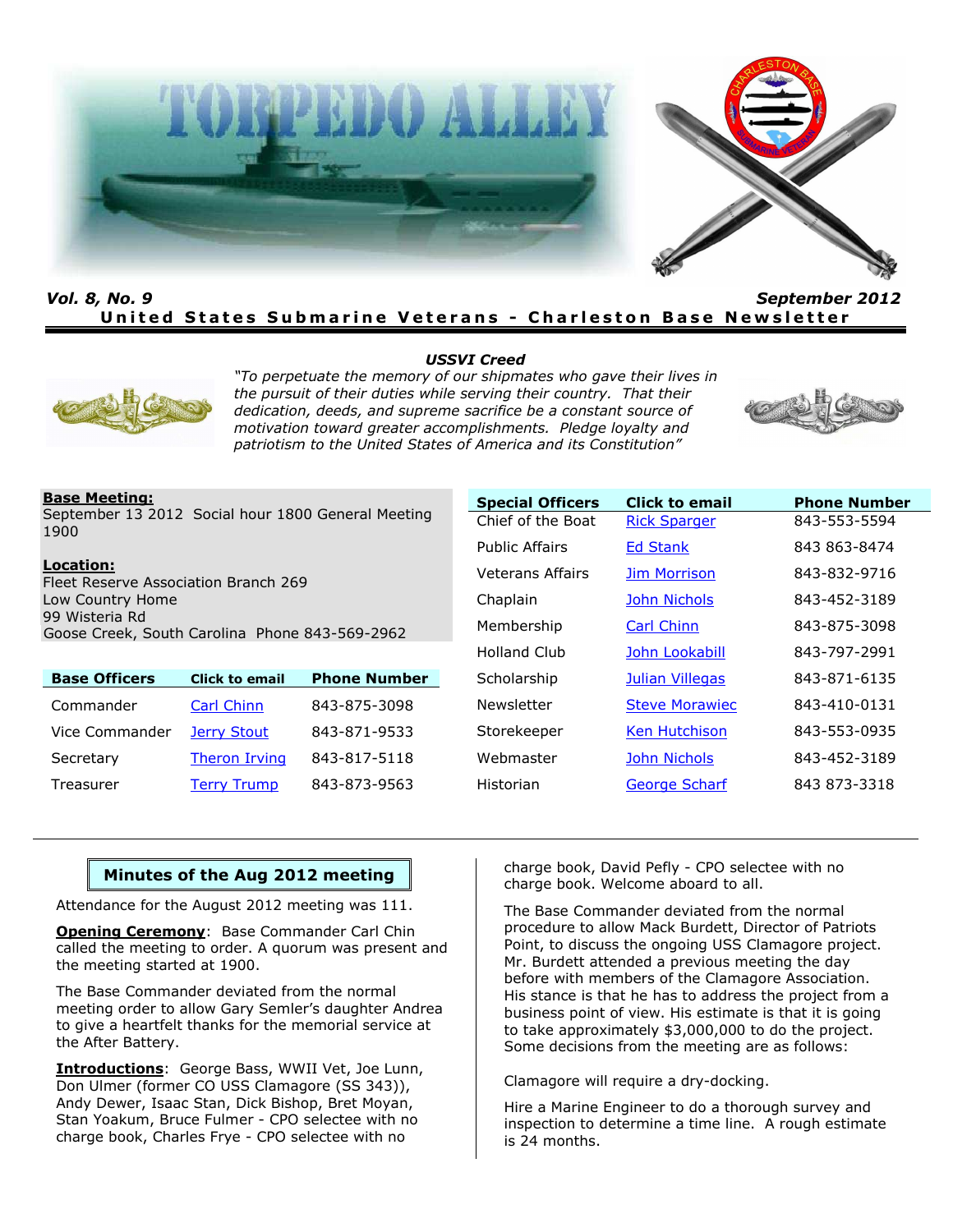Mr. Burdett has pledged to go to his Board of Directors to request more time if it is found that the Clamagore is in fact sound and not in danger of sinking. He will be forthcoming with a full report when it is available. USSVI and the Clamagore Association have launched a fund raising campaign to raise monies for this project.

**Secretary:** Asked for a motion to accept the minutes as published in the newsletter. Seconded and the motion was carried.

**Treasurer**: Terry put forth an invitation to any member who wants to inspect the books to come forward after the meeting. Terry gave the July Report.

**Vice Commander**: Received a letter from Palmetto Pride congratulating USSVI on our award for the Adopt a Highway program.

A reminder of our National Convention located in Norfolk, VA in September.

Kings Bay WW II Memorial 31 Oct to 4 Nov. Applications are available from me.

Palmetto Base in Lexington is having a cruise on Lake Murray at the end of September. See me for details.

**Storekeeper**: If you need anything he is there

**Scholarship**: Raffle tickets are available for the wooden dolphins – drawing at the Christmas Party.

**Public Affairs**: Pictures of meeting with Rep Scott have been sent to the American Submariner.

#### **Chaplain**:

- **Pauline Stank, Ed's wife,** passed away peacefully on Tuesday evening, July 31st. A memorial service was held this past Monday evening and almost 60 members and wives attended to support Ed and his family.
- **Greg Czech**, a member of Denizens of the Deep, is improving his strength in his legs but still having trouble with his finger/hand movements. His morale is good but he is struggling.
- **Tom Skorepa** had a hernia operation on July19th. He is doing very well.
- **Bill Buxton** had surgery on July 16th to fix the broken arm and elbow. He was sent to Health South on the 20th and released to home on the 28th.
- **Linn Rogers** collapsed at Trident Hospital while volunteering on July 18th. He required CPR 3 times while being rushed to the ICU. It was determined not to be a stroke or heart attack but probably some nerve issue causing problems with his heart. He had a pacemaker installed on the 23rd. After some time in Health South he is now home and doing well.
- **Lee Allison** will be having an MRI soon. The after-surgery appointment noted a tear in the nerve sheath for his left leg. The MRI hopefully will determine how to correct this issue and relieve the pain in his leg.
- **Walt Deal** had his knee replaced on Tuesday and is now home doing very well. Starts rehab tomorrow.
- **Ev Fuhr**, Ken's wife, is doing much better.
- **Jimmy Legg** will be having back surgery on January 21st at Roper St. Francis. He has been told to take it easy until the surgery.
- **Larry Cox** had bypass surgery of femoral artery to get better circulation to his right foot. He is doing very well.
- **Terry & Lucy Trump** had a traffic accident on July 18th. The car was damaged but they were OK except for being sore.
- **Beverly Euper,** Phil's wife, has kidney disease and diabetes. She has also had a foot and several fingers amputated and goes to dialysis three days a week. He wanted everyone to know there is a reason he has not been at the meetings.

The following shipmates departed on Eternal Patrol this past month. None were members of Charleston Base. Online memorial entries were made.

- **CDR Michael Charles Davidson, US Navy, Retired,** passed away on Thursday, July 19th. He was a former Commanding Officer of Naval Consolidated Brig Charleston. He was not a submariner.
- **CAPT Robert Joseph Lewis, USN, Ret.,**  departed on EP in VA on June 6th. He qualified on the TENCH and then went to the Academy. He then served on Theodore Roosevelt, Sturgeon, Tunny, as XO of Lewis and Clark and CO of Woodrow Wilson. He was not a member of USSVI.
- **Jim Beauchamp**, the son of CWO3 James Beauchamp, passed away in NY. James is a member of Hampton Roads Base and a Plankowner of the Thomas Jefferson SSBN 618.

**Webmaster**: Our website:<http://www.ussvicb.org/>

The following are available on the website:

- DOCUMENTS: Page 2 and Important Instructions for the family
- OFFICERS: Listing of base membership as of 1 January 1998

Newsletters from 1997 forward will be available soon on the web site.

Please have your photograph taken if you haven't already done so. Also, please complete your Page 2 if you haven't already done so.

**Veteran's Affairs**: No report

**Little David:** No report **Holland Club**: No report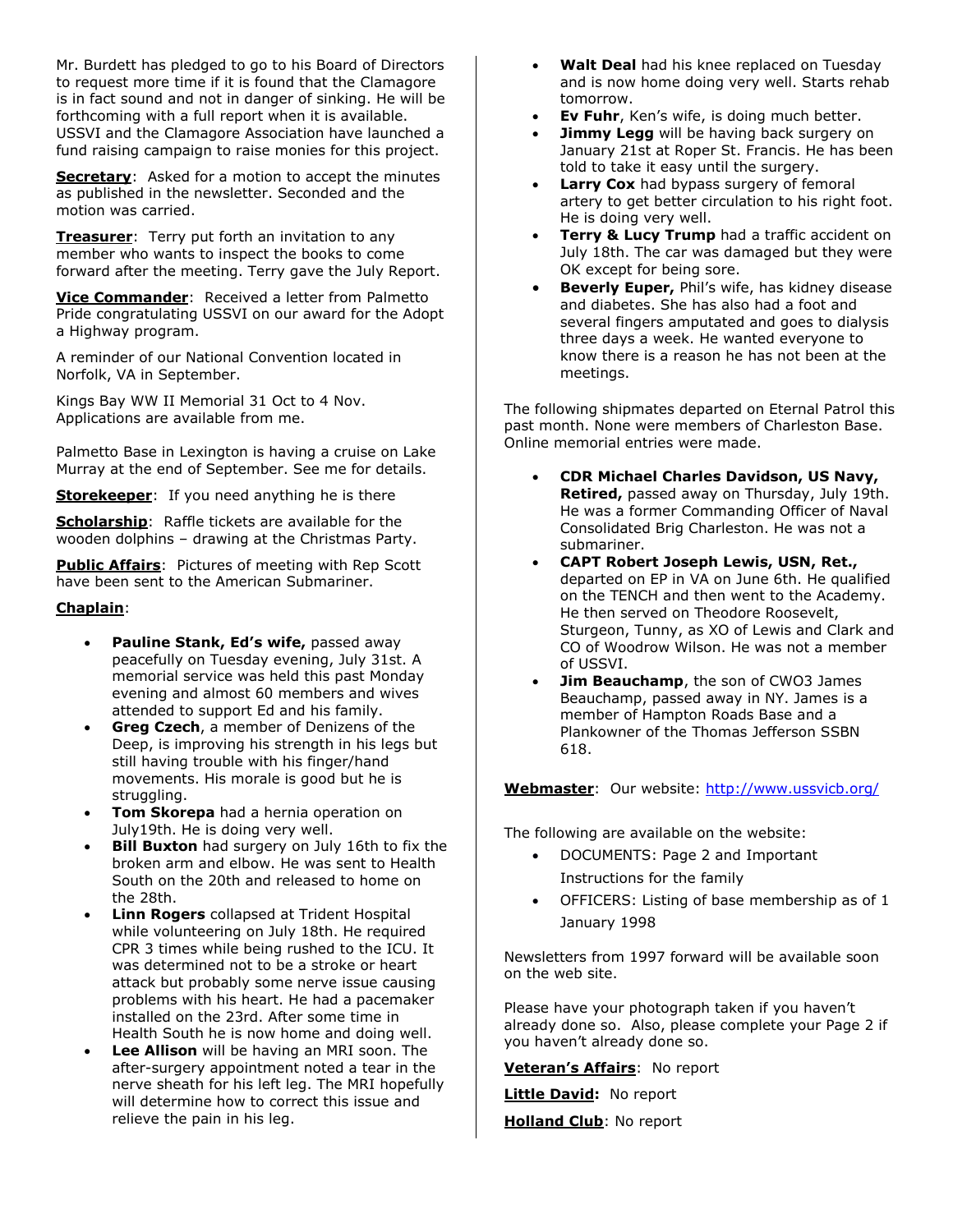**SUBVETS WWII:** Lee Allison is experiencing a lot of pain after his recent surgery. He has a nerve sheath that is torn and will require repair. Keep him in your prayers. Bi-monthly meeting will be on 16 August 2012 at Ryan's in Summerville. FYI - an average of 35 WW II Vets are being lost each month.

#### **Historian**: No report

**Nuclear Historian**: A young Ensign approached the crusty old Master Chief and asked him about the origin of the commissioned officer insignias. "Well ENSIGN its history and tradition. First, we give you gold bar representing that you are valuable BUT malleable. The silver bar of a lieutenant JG represents value, but less malleable. When you make lieutenant you are twice as valuable so we give you two silver bars. As a Captain you soar over military masses, hence the eagle. As an Admiral, you are star. Does that answer you question??" "Yeah answered the Ensign, but what about the lieutenant commander and commander?" The wise old Master Chief answered "Now son that goes waaaaaay back in history. All the way back to the Garden of Eden. You see son, we have always covered our pricks with leaves."

**Membership**: Keep your dues coming in. Thanks for your response.

**Fleet Reserve**: Southeast Convention will be at the Radisson on Aviation Ave. on 21st -25th. Indoor picnic will be held on Labor Day.

**District Commander**: National Website is shut down for voting due to hacking. Paper ballots are available in the newest issue of the American Submariner.

Don't forget the up coming WW II Memorial on 31 Oct – 4 Nov 2012 in Kings Bay. Wives attending will also have to fill out an application.

**Chief of the Boat**: This year's hog roast will be on October 13<sup>th</sup> at the Cooper River Partners site.

**Base Commander**: The CPO selectee breakfast is at 0600 on 11 September 2012 at Cracker Barrel in Summerville.

#### **Old Business**: None.

**New Business**: Ken Hutchinson made a motion to take the money from the building fund (\$1409.00) and put it into the Clamagore fund. Motion seconded. Discussion: Should the building fund be disestablished? COB made a motion to table the motion until next month. Motion seconded. Motion carried.

**Good Of The Order**: Ed Stank is organizing a USS Nathan Hale (SSBN 623) reunion in September 2013 at Branson, MO. See Ed on this.

Ed expressed his gratitude for the support shown to him and his family during their resent bereavement by the Charleston and Tar Heel Bases.

Rusty Pickett - Rusty reported on the current thoughts of the Patriots Point Board to build a road through the space presently occupied by the Cold War Memorial. Rusty reiterated that tonight's discussion should be

held in house until we get a decision from the board. He believes that they (the Patriots Point Authority) don't know or understand what type of a hornet's nest that they are stirring up. Rusty, a college student of the 60's, knows how to protest and we have a few people who have withstood depth charge attacks. Legal avenues are also being pursued. And as private citizens, we should write to the board members, (Names and addresses are available on the Patriots Point Web site) and our government representative. Due process should be followed. (*Don't forget what that one man in Tianamen Square did in 1989 - Editor*)

A motion was made that USSVI Charleston Base take a philosophical stand of being against the movement of the Cold War Memorial. Motion seconded and carried.

Rodney McKanna is collecting new underwear for homeless vets. Please bring an unopened package of underwear to the next meeting.

A book by Captain Ulmer, former CO of the Clamagore, was auctioned off for the Clamagore Fund. Bob Grabowski had the highest bid @ \$100.00.

**Depth Charge**: Drawing winner was Ron Kozlowski.

**Meeting Adjourned**: The Base Commander adjourned the meeting at 2045.

#### *"The wonder is always new that any sane man can be a sailor." Ralph Waldo Emerson*

#### **September Submarines Lost**

| <b>USS GRAYLING</b> | SS 209 | September 9, 1943  |
|---------------------|--------|--------------------|
| <b>USS Cisco</b>    | SS 290 | September 28, 1943 |
| $USS S-5$           | SS 110 | September 1, 1920  |
| <b>USS S-51</b>     | SS 162 | September 25, 1925 |

#### September Happenings

September 13 – Regular Monthly Meeting September 5-16 - [Charleston Restaurant Week](http://www.charlestonrestaurantassociation.com/charleston-restaurant-week/) September 15 - [Charleston Scottish Games](http://charlestonscots.org/)

September 30 - [Taste of Charleston](http://www.charlestonrestaurantassociation.com/taste-of-charleston/)

September Birthdays

Ashton Bolin Bowles Carswell Clark Cousino Curtis Gravley Hartley Hunter Hutchison Ingbretson Katen Knaub Knutson Kopczynski Lanier McRae Moody Rob Morrow Neufeld Stump Sumner Villegas Wilson L. Wilson W. Roberts

(August

belated)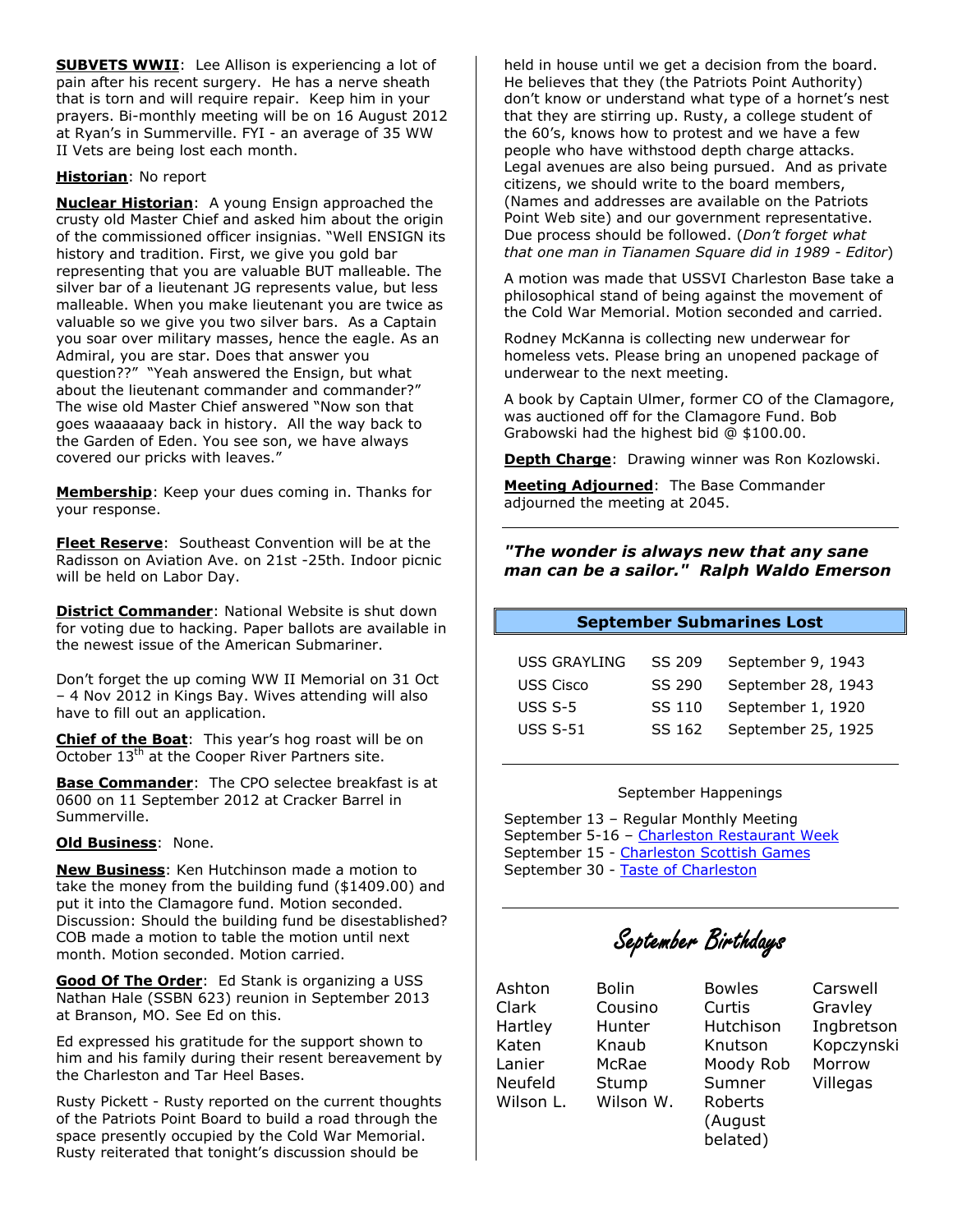# **Notes From The Chaplain**

This is the first of what I hope to be a monthly note of encouragement to our base's membership. I came across this 'devotion' as I was roaming the web looking for something else. It caught my eye ... and then my heart. Hopefully, it will do the same for you.

INTEGRITY: The Heart of Navy Core Values by A Submariner

*The following essay was written by a young enlisted submariner as a disciplinary assignment after a Captain's Mast for taking a shortcut in a maintenance procedure. Both the author and his Commanding Officer have agreed to its publication.* 

Integrity is the heart and the very essence of each Navy Core Value, but more importantly, it is the foundation on which every aspect of submarine operations is built. Integrity must be the standard instilled within the innermost heart of every man who takes a submarine to the uttermost depths of the sea. It is integrity that bonds the crew of a submarine so tightly together that when faced with any circumstance, each individual can trust his shipmate to meet the needs of the moment. Integrity comes from within each man's heart and is revealed through his respect for the standards of conduct. As a submariner, it is my duty and responsibility to maintain the highest degree of integrity while serving my country with honor, courage, and commitment in the United States Navy.

When I think of the word "integrity" as a submariner, I think naturally of the phrase watertight integrity. When we shut the hatches, we value the assurance that no water is going to enter into the people tank, because those hatches have been inspected, both during PMS, and just before shutting them. As a member of the Auxiliary Division, I have been taught the importance of taking care of our hatches and ensuring the quality of their condition whenever we inspect and conduct maintenance on them. Every one of my shipmates' lives depends on my personal integrity in ensuring that our hatches are squared away. And even when they are rigged for dive, they are second-checked to guarantee their water-tightness.

I say all of this to illustrate the importance of integrity on a submarine. Every submariner is entrusted with the responsibility to operate this vessel of war according to the procedures established for each ship's system. This ensures the safety of our operation and our ability to complete each mission successfully. No matter how big or small the task I am entrusted with, one mistake could threaten the lives of every one of my shipmates. The procedures that we use today have been written through trial and error in the blood of submariners who have served before me. Following these procedures is not just a recommendation; it is our duty to use them. There is not always someone looking over my shoulder to make sure that I use required procedures to operate a system or conduct maintenance, nor should there need to be. It is only

my personal integrity that guarantees I will accomplish an assigned task properly.

There is no room for compromise in the integrity of our word and deed. We are faced with important decisions every day of our lives. It is vital that we evaluate every detail of every situation before we make a decision. I have learned that rushing myself in that process usually results in poor judgment. When I rush to accomplish a job, I lose sight of both what is important and the possible consequences of my actions. The focus becomes only getting the job done by any means possible. Looking back at the mistake I made in attempting to accomplish PMS without a procedure, I see that the time I saved was not worth the compromise of my integrity. Trying to rush my work actually cost my shipmates and me more time and effort than if I had done it properly the first time, not to mention the consequences of my actions if something had gone wrong.

As a submarine sailor I must adhere to the Core Values of the Navy to maintain the military standards of responsibility, order, and discipline. I must have the Honor to deal rightly with all that is entrusted to me to be loyal, obedient, and respectful to all those appointed over me and to accept my duty of service. I need to have the Courage to stand up for what is right, even when faced with adversity. Courage accompanied with honesty will quide me to the right decisions. I need to be committed to my responsibility and duties as I obey the orders given to me. Commitment requires self-discipline and a devotion to maintain the highest standards of integrity in my profession. An outstanding submarine crew is one that operates consciously as a team to protect the freedom of their country, while observing Core Values within their hearts. In closing, I would like to say that writing this essay has given me the opportunity to meditate on what it means to be a submariner. Integrity is the key essential of the submarine service. I believe we must focus on being consistent in word and deed to maintain our integrity with responsibility, order, and discipline. I have worked hard to build a reputation for being a trustworthy auxiliaryman, but it only takes one mistake to destroy the respect for my integrity that I worked so hard to gain. It is my duty to set the standard for integrity as a member of the Auxiliary Division, and as a submariner on board my ship. I do realize that I am not perfect and will make mistakes, but it is from those mistakes and the mistakes of others that we can learn and grow in our experiences throughout life. I thank God, the author of integrity, for the wisdom to discern its value and for showing the need to apply it to every area of my life.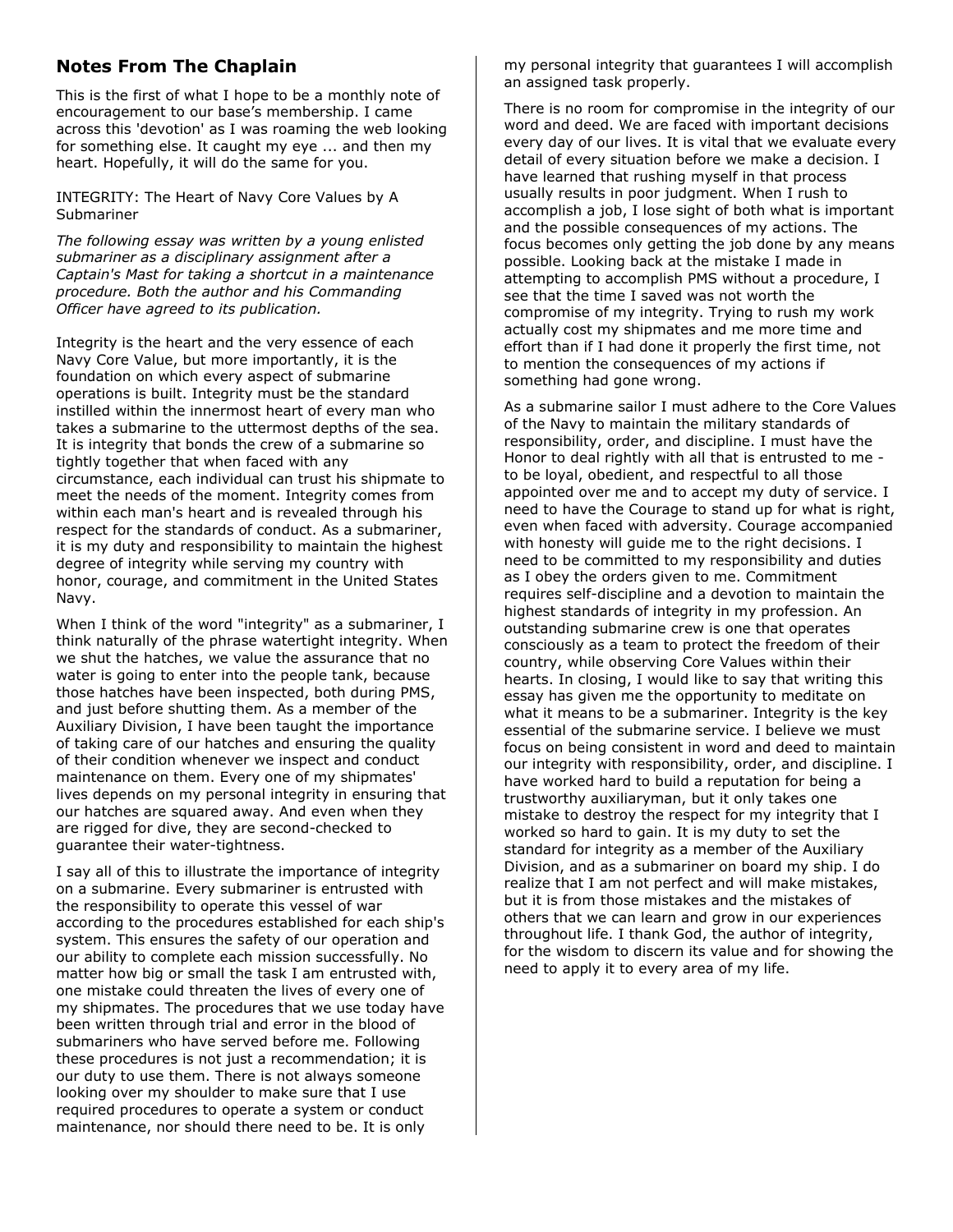



**Move It!** 







## **Submarine News**

# **Accused Sub Arsonist Says He Was 'Blurry' From Prescription Drugs**

KITTERY, Maine — A civilian painter accused of lighting a fire on a nuclear submarine to "get out of work" was taking three prescription drugs and an antihistamine at the time, he told investigators.

"He explained that he was taking Celexa for anxiety and depression, Klonopin for anxiety, Ambien for sleep and Xertec (sic) for allergies," according to a criminal complaint filed against the painter, Casey Fury of Portsmouth.

During an investigation, Fury told a special agent from the Naval Criminal Investigative Service that the cocktail of pharmaceuticals affected his mind, according to federal records. Whether the drugs contributed to Fury allegedly committing arson, or affected his ability to give a "knowing and reliable" confession, could be part of his defense, some lawyers say.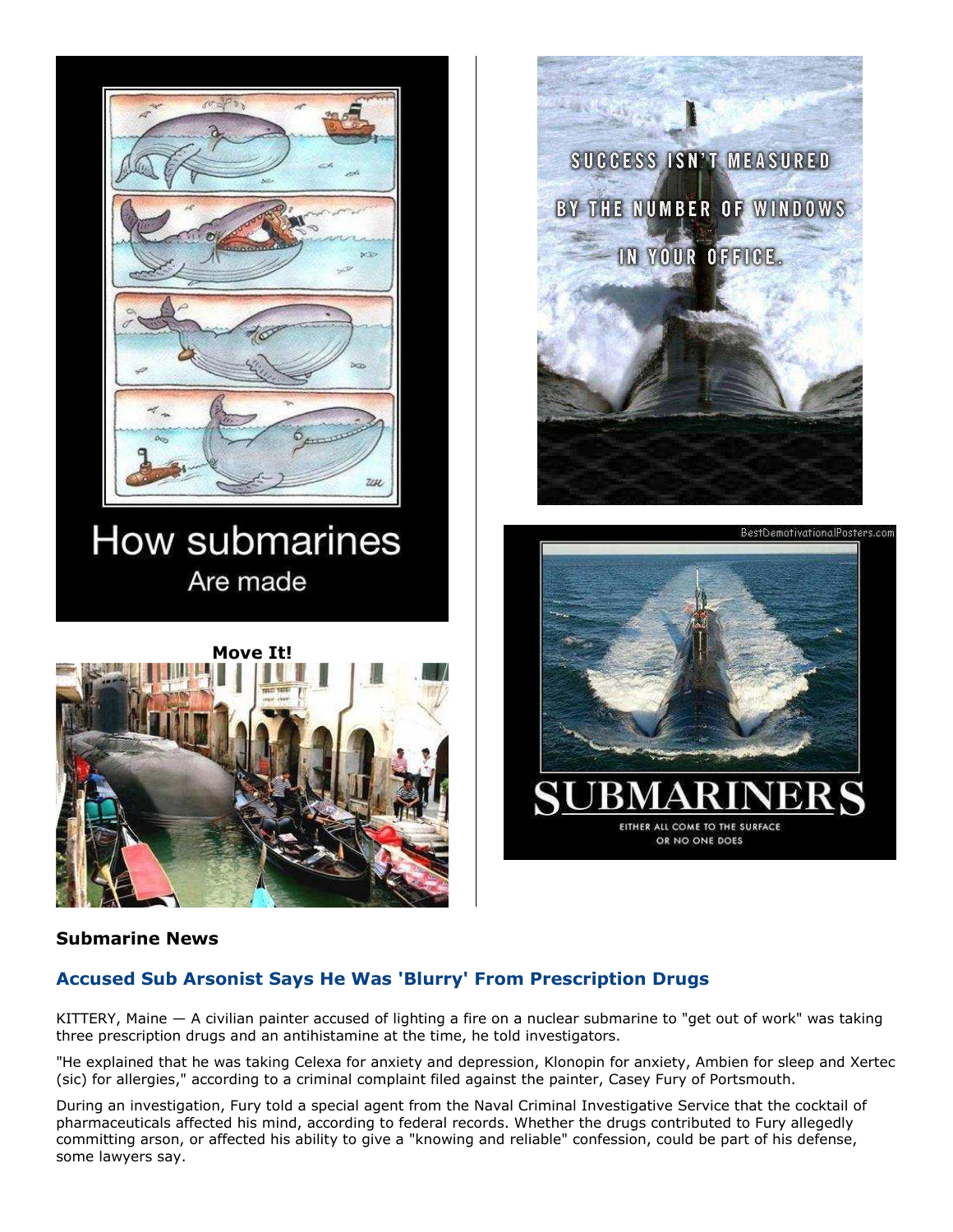Fury, 24, faces a possible lifetime prison sentence for federal charges alleging he used his BIC lighter to ignite rags aboard the USS Miami, sparking a fire that took 12 hours to extinguish. According to court records, the Navy estimates damage to the \$900 million submarine will cost \$400 million to fix.

Federal prosecutors say Fury met with an NCIS agent July 20, when he signed a document agreeing to give a voluntary statement and to take a lie detector test, both without a lawyer. It was then, the Navy alleges, Fury confessed to starting the USS Miami blaze, as well as a second, smaller fire on June 16.

Fury was interviewed the day after the May 23 submarine fire and denied any involvement, according to Navy investigators, "because he was scared and because everything was blurry to him and his memory was impaired due to his anxiety and the medications he was taking at the time."

"He may not have known what he was doing," said defense lawyer Mark Stevens. "It's scary stuff."

Use of Ambien alone has been employed as a defense in criminal cases, most notably by Ambien users faced with charges alleging they were driving while intoxicated. According to the U.S. National Library of Medicine, Ambien is a brand name for zolpidem, which is prescribed as a sleep aid and falls within a class of drugs known as "sedativehypnotics."

The Library of Medicine cites side effects including a "drugged feeling," while Ambien's labels warn users they may eat, drive or have sex while sleeping, then have no recollection of the acts.

In 2006, Ki Yong O, 36, of Andover, Mass., killed a man during in an Ambien-induced sleep-driving crash, according to Forbes magazine. In November 2007, Forbes reported, a judge acquitted O of vehicular homicide, stating he couldn't find "beyond a reasonable doubt" that O "was voluntarily intoxicated when he operated his motor vehicle."

Fury is being represented by attorney David Beneman, who has declined to discuss the case. But other lawyers say Fury's use of Ambien and other pills could play a role in his defense.

"Sometimes when you mix these drugs, there are unintended consequences," said lawyer Ryan Russman. "I would imagine his counsel will look closely at how all these drugs affected his behavior — his mental state when the crime was committed."

Russman said if he were representing Fury he would consult with a toxicologist about the effects of Ambien and the other drugs on a person's ability to recall events and participate in legal proceedings.

Defense lawyer Alan Cronheim said, to his knowledge, the Ambien defense has only been used successfully in motor vehicle cases because "it affects driving." Whether Fury's alleged use of Ambien and other drugs affected his "conduct" is another issue, he said, and "something his lawyer will look at."

Prosecuting lawyers interviewed for this report had a dimmer view of defenses based on prescription drug use, or reported no first-hand knowledge of such cases.

"We're aware that it's been used as an excuse," Rockingham County Attorney James Reams said of Ambien use.

In his tenure as the county's top prosecutor, Reams said Ambien has only been raised during a criminal case once. In that instance, he said, it was raised by a defense attorney in the context of attempting to discredit a victim by questioning her memory as a result of taking Ambien.

Fury is scheduled to appear for a one-hour bail hearing Aug. 1 in the U.S. District Court of New Hampshire.

Associate Attorney General Jane Young said she hasn't seen any Ambien cases and Portsmouth Police Capt. Cory MacDonald, who is also a prosecutor, said he had no comment about prescription drug use as a defense.

Stevens said he's had two clients who were "driving around in their PJs" after taking Ambien and were charged with driving while intoxicated. He said in both instances the charges were reduced when his clients' use of Ambien was presented as evidence.

"If someone can get in a car, and turn the key, and start driving, and not know they were doing it, it's scary," he said.

Stevens said he'd never take the sleeping pill. "I'd rather go three days without sleep," he said.

## **Russia Scraps Its Final Cold War Submarine**

Russia's State Atomic Energy Corporation Rosatom has signed a contract with Italy for the decommissioning of the last existing Northern Fleet nuclear submarine no longer in operation. The co-operation is part of a financial scheme sustained through the Global Partnership against the spread of weapons and materials of mass destruction, initiated by the G8 countries in 2002.

For years, Russia has been looking for a suitable funder to cover the large-scale scrapping of its remaining retired nuclear-powered submarine fleet. Now, Italy has stepped forward to provide US\$ 8.4 million to remove the reactor compartments from the Cold War vessel which is laid up at Nerpa naval yard on the Kola Peninsula.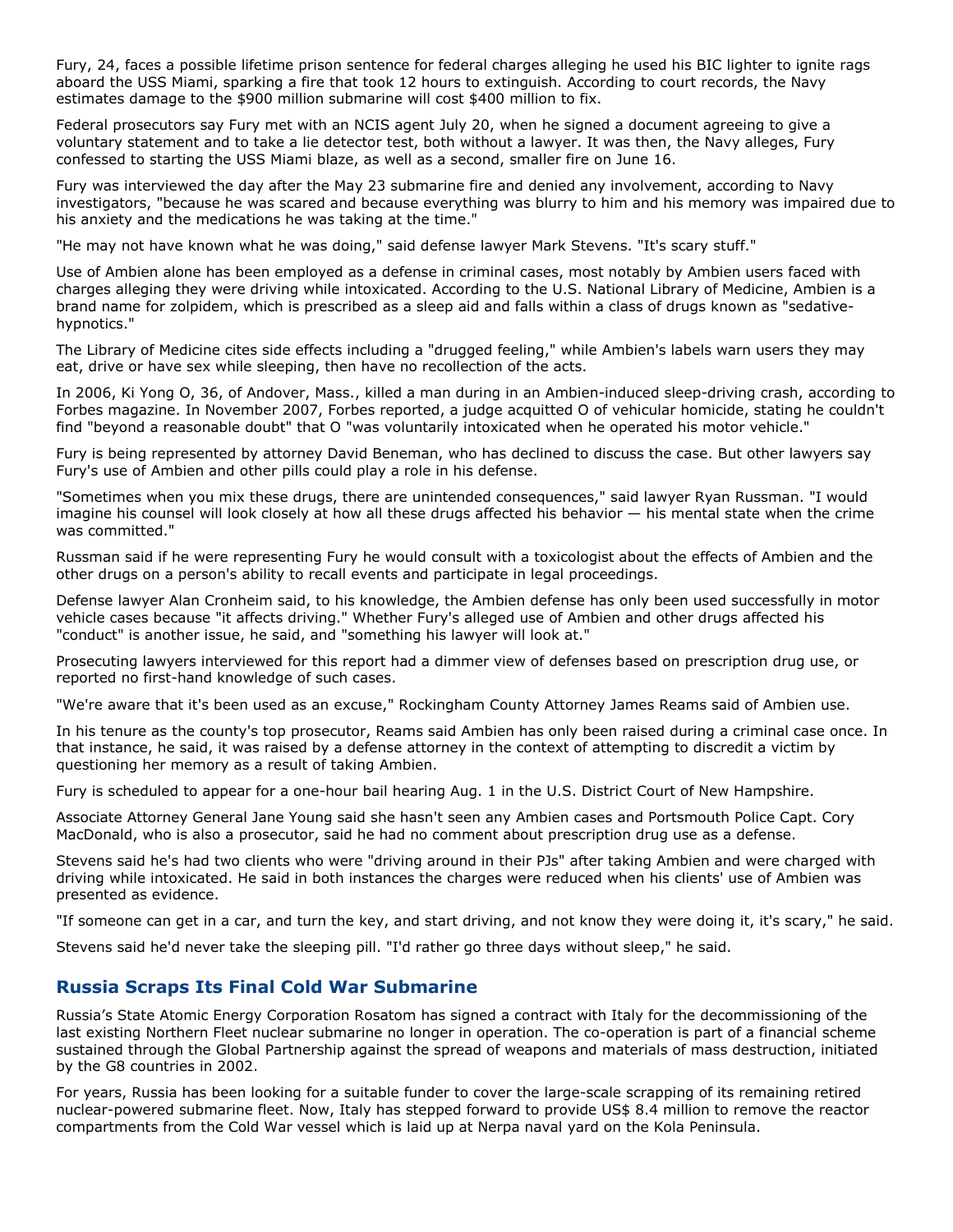Some 66 reactor compartments are still to be moved on-shore to the storage location in Saida Bay. The storage facility already holds 47 reactor compartments, with seven more to follow in August and September this year, according to the head of Rosatom's submarine dismantling office Anatoly Zaharchev.

'That is more than 40% of the total reactor compartments in question,' he says. The US\$ 181 million facility in Saida Bay was constructed in 2006 specifically to house these particular submarine parts because of the fact that their highly radioactive nature poses a significant safety hazard.

The USA has promised to add in US\$ 1.2 million to cover any costs of transporting the spent nuclear fuel from the submarine's two reactors, destined for Russia's reprocessing plant in Mayak.

Meanwhile, Russia reports it has injected 50 million rubles (US\$ 1.51 million) in the enterprise during 2012 so as to prepare reactor compartments for storage in Saida Bay; and the same amount will be contributed in 2013 towards the scrapping process.

#### **Submarine Culture Workshops - Value Added to the Submarine Force (don't shoot the messenger – ed.)**

What is a Submarine Culture Workshop (SCW)? An SCW is a leadership tool used to assist a submarine Commanding Officer (CO) and his leadership team in its pursuit of operational excellence. SCWs started in 2005 based on the very successful Aviation Culture Workshop (ACW) program which started in 1996 and was initiated to reduce aviation mishaps.

An SCW identifies potential hazards to operational excellence resulting from at-risk behaviors that have become "accepted norms" within the command. The workshop focuses on communications, integrity, and trust throughout the command and works to identify command issues not readily captured by inspection or survey programs. A team of two senior reserve submarine officers go to the command for two days, conducts one-on-one interviews, conducts six two-hour small group seminars to discuss their culture, and then provides feedback to the CO and Command Leadership Team on things that are going well and potential areas of improvement. The team collects the perceptions of the crew which must then be validated to determine root causes. The workshop results are provided to the CO to improve his command and are not reported elsewhere. And who conducts each of these SCWs? The Submarine Force Reserve Component (SFRC)!

SCWs, sponsored by the two Submarine Type Commanders, are an efficient way to provide the CO of a submarine with a thorough, unbiased look at his command, providing him actionable information that he can use to increase the operational effectiveness of his boat. SCWs are done voluntarily at CO's requests, ideally early in their tour. Three key aspects of a SCW are:

• The Command Team is given the results of the SCW immediately at the conclusion of the workshop, so the information is current and can be acted on right away,

- The live interaction format allows facilitators to probe into areas of concern for the crew, and
- The results and feedback are held confidential for the CO only who decides what action needs to be taken.

The workshops have been extremely well received by all parties involved, from the junior sailors to the CO. Based on the value provided and the success of the program, the demand for the workshops has doubled in the past three years, with the SFRC scheduled to conduct a record 30 workshops this fiscal year. Recent comments from the CO to the junior enlisted ranks, as well as the SCW facilitators, are reflective of the program's value.

Commanding Officer Feedback:

• "This is an absolute must for any CO. We have no other vehicle to accurately gauge the climate and culture in our commands!"

• "The SCW identified several areas that I would never have identified on my own, that might impede operational effectiveness."

• "I value the SCW process and insights they offer and have added them to the standard practice on every boat executing availabilities here. I have found executing the SCW mid-avail has helped the COs focus their efforts and as a result has had positive impact on retention, attrition, and overall crew performance."

#### Department Head Feedback:

• "This is a good format for obtaining qualitative and quantitative (although subjective) assessments in a consequence free forum"

• "I feel that I can be open and honest with comments and feedback, and that I can trust your team"

Chief Petty Officer Feedback:

- "Key points/attributes of overall command climate that I had not thought about"
- "It was very informative and somewhat eye-opening"
- "Where we are, what is really happening at the command"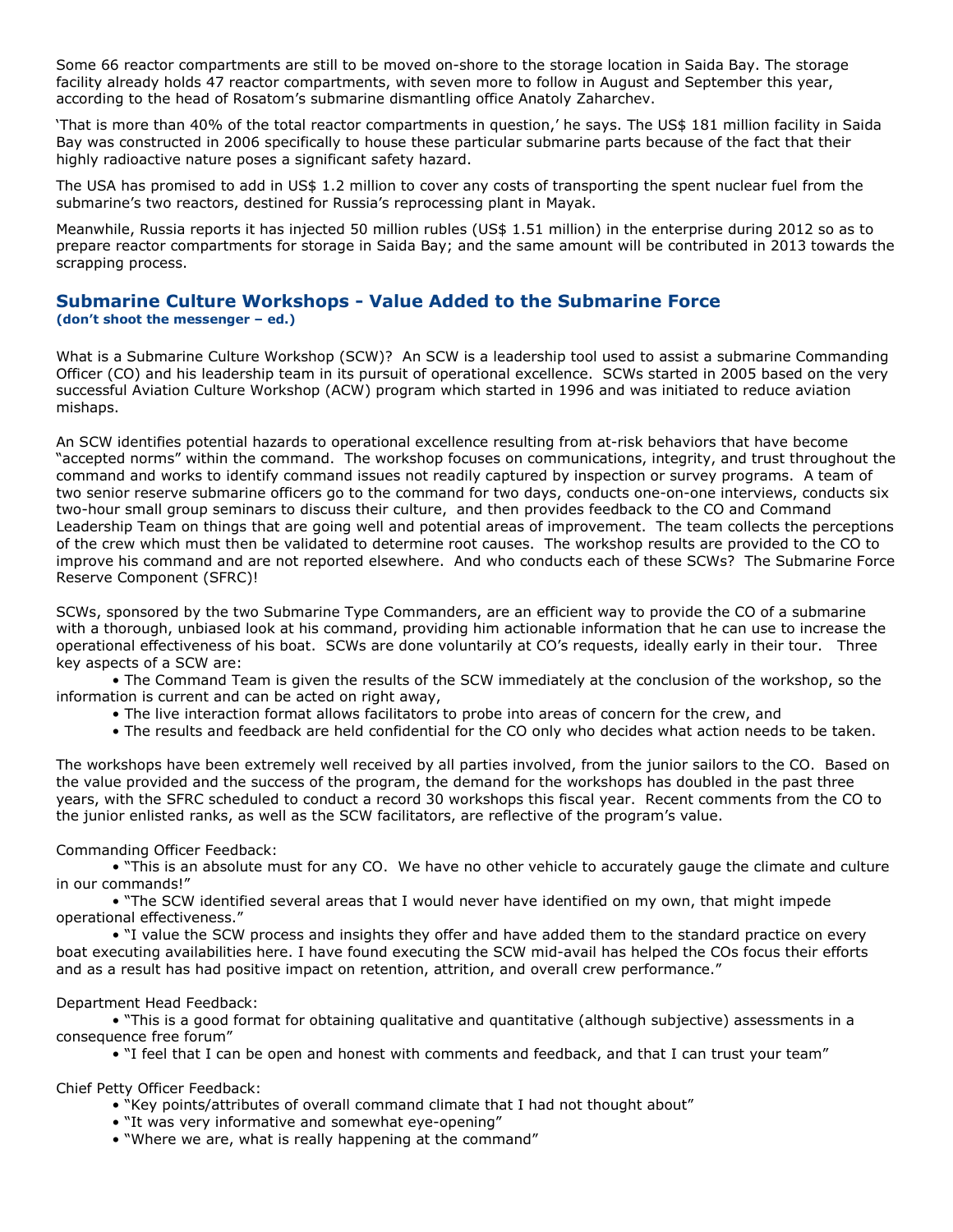Junior Enlisted Feedback:

- "The chain of command cares"
- "Programs exist for legitimate feedback"
- "It was great to speak without being in trouble"

• "Just learned some of the things that the command is doing well and talked about some problems that need to be addressed"

SCWs will continue to be a key tool in our Submarine Force's pursuit of operational excellence. A priority of the Design for Undersea Warfare is to enable success while managing risk. SCWs are a key enabler and have demonstrated their value and will continue to provide a tremendous impact to our Submarine Force.

## **India Quietly Gate Crashes Into Submarine-Launched Ballistic Missiles Club?**

NEW DELHI: India in April yanked open the door of the exclusive ICBM ( intercontinental ballistic missile) club with the first test of Agni-V. Now, if DRDO is to be believed, India has quietly gate-crashed into an even more exclusive club of nuclear-tipped submarine-launched ballistic missiles (SLBMs).

The annual awards function of the Defence Research and Development Organization (DRDO) on Tuesday will see PM Manmohan Singh hand over the technology leadership award to a scientist, A K Chakrabarti of the Hyderabad-based DRDL lab, for the successful development of the country's first SLBM.

Apart from India, this capability has been acquired only by four nations, the US, Russia, France and China. Now, the SLBM system is ready for induction, says the award citation. Long shrouded in secrecy as a black project, unlike the surface-to-surface nuclear missiles like Agni, the SLBM may now finally come out of the closet. Called different names at different developmental phases, which included Sagarika for an extended period, the SLBM in question is the K-15 missile with a 750-km strike range.

Celebrations, however, may be a little premature. Much like the over 5,000-km Agni-V that will be fully operational only by 2015 after four-to-five repeatable tests, the K-15 is also still some distance away from being deployed. While the SLBM may be fully-ready and undergoing production now, as DRDO contends after conducting its test several times from submersible pontoons, its carrier INS Arihant will take at least a year before it's ready for deterrent patrols.

India's first indigenous nuclear-powered submarine, the 6,000-tonne INS Arihant, is still undergoing harboracceptance trials with all its pipelines being cleared and tested meticulously on shore-based steam before its miniature 83 MW pressurized light-water reactor goes critical.

The submarine will then undergo extensive sea-acceptance trials and test-fire the 10-tonne K-15, which can carry a one-tonne nuclear payload, from the missile silos on its hump.

Only then will India's missing third leg of the nuclear triad - the ability to fire nukes from land, air and sea - be in place. INS Arihant has four silos on its hump to carry either 12 K-15s or four of the 3,500-km range K-4 missiles undergoing tests at the moment. The first two legs revolve around the Agni missiles and fighters like Sukhoi-30MKIs and Mirage-2000s jury-rigged to deliver nuclear warheads.

The sea-based nuclear leg in the shape of SLBMs is much more effective  $-$  as also survivable being relatively immune to pre-emptive strikes — than the air or land ones. Nuclear-powered submarines, which are capable of operating silently underwater for months at end, armed with nuclear-tipped missiles are, therefore, considered the most potent and credible leg of the triad.

With even the US and Russia ensuring that two-thirds of the strategic warheads they eventually retain under arms reduction agreements will be SLBMs, India with a clear no-first use nuclear doctrine needs such survivable secondstrike capability to achieve credible strategic deterrence.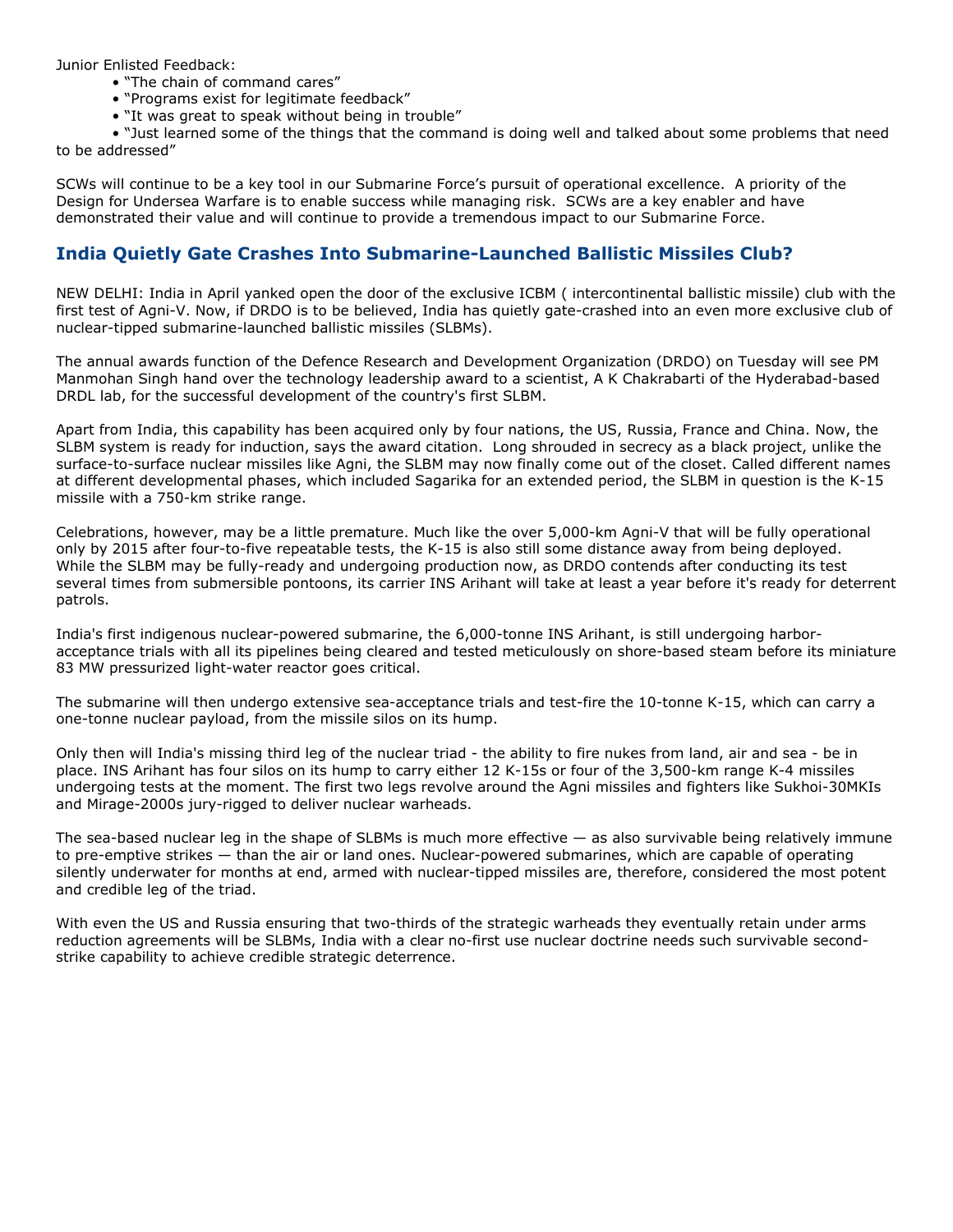# **USS Buffalo Moors Aside USS Emory S. Land in Thailand**

PATTAYA, Thailand - The Los Angeles-class fast attack submarine USS Buffalo (SSN 715) comes alongside the submarine tender USS Emory S. (AS 39). Buffalo, homeported in Guam, is on a western Pacific deployment while Emory S. Land is on an extended deployment to Guam, conducting coordinated tended moorings and afloat maintenance in the U.S. 7th fleet area of operations.



## **New Indonesian Submarines Will Inspire 'Fear' in Nation's 'Enemies': Defense Ministry**

Indonesia plans to more than double its submarine fleet by 2020, the Defense Ministry announced on Tuesday as the nation began preparations for the construction on three new vessels. Ministry spokesman Brig. Gen. Hartind Asrin said the submarines will be a vital component in the defense of Indonesia's maritime borders.

"[Our] enemies will fear us when we have them; because they are beneath the ocean, invisible," Hartind said. The underwater vessels will be constructed with South Korean technology in a joint partnership between domestic shipbuilder PAL and South Korean submarine makers. They will be similar to Malaysia's "Skorpene" submarine, Hartind said.

"The construction of each submarine is expected to take three years," Hartind told the Indonesian news portal tempo.co. Indonesia currently has two diesel-powered German submarines in operation, he said.

The first of these new submarines will be constructed in South Korea, with Indonesian technicians on location. The remaining submarines will be constructed by state-owned shipbuilder PAL, Hartind said. The ministry spokesman did not know how much the submarines cost.

## **Russia's First Borey-Class Subs For Pacific Deployment**

Russia's first two Borey-class strategic submarines will be ultimately deployed with the Pacific Fleet says Defense Minister. The submarines Yury Dolgoruky and the Alexander Nevsky are undertaking test runs in the White Sea and are expected to be commissioned by the end of 2012.

"I am absolutely certain that the first two subs will be initially placed with the Northern Fleet and will be redeployed to the Pacific Fleet after all the infrastructure there is ready," said First Deputy Defense Minister Alexander Sukhorukov recently.

Two more Borey class submarines are under construction at the Sevmash shipyard in the port city of Severodvinsk on the White Sea. The Russian Navy is expected to receive at least ten Borey class submarines by 2020. The new submarines, to be armed with Bulava ballistic missiles, will constitute the core of Russia's strategic submarine force after 2018.



## **USS Maryland Returns to Kings Bay**

KINGS BAY, Ga. (Aug. 1, 2012) The Ohio-class ballistic missile submarine USS Maryland (SSBN 738) transits the Saint Mary's River. Maryland returned to Naval Submarine Base Kings Bay following routine operations.

## **New Report Suggests Navy Should Build Three Submarines Annually**

The Navy could buy three attack submarines annually for many of the years between 2014 and 2023 to prevent a shortfall in the fleet, according to the Congressional Budget Office. The office recently reviewed the Navy's shipbuilding plan and found that if the Navy follows it, the service will have too few attack submarines, ballistic-missile submarines and destroyers.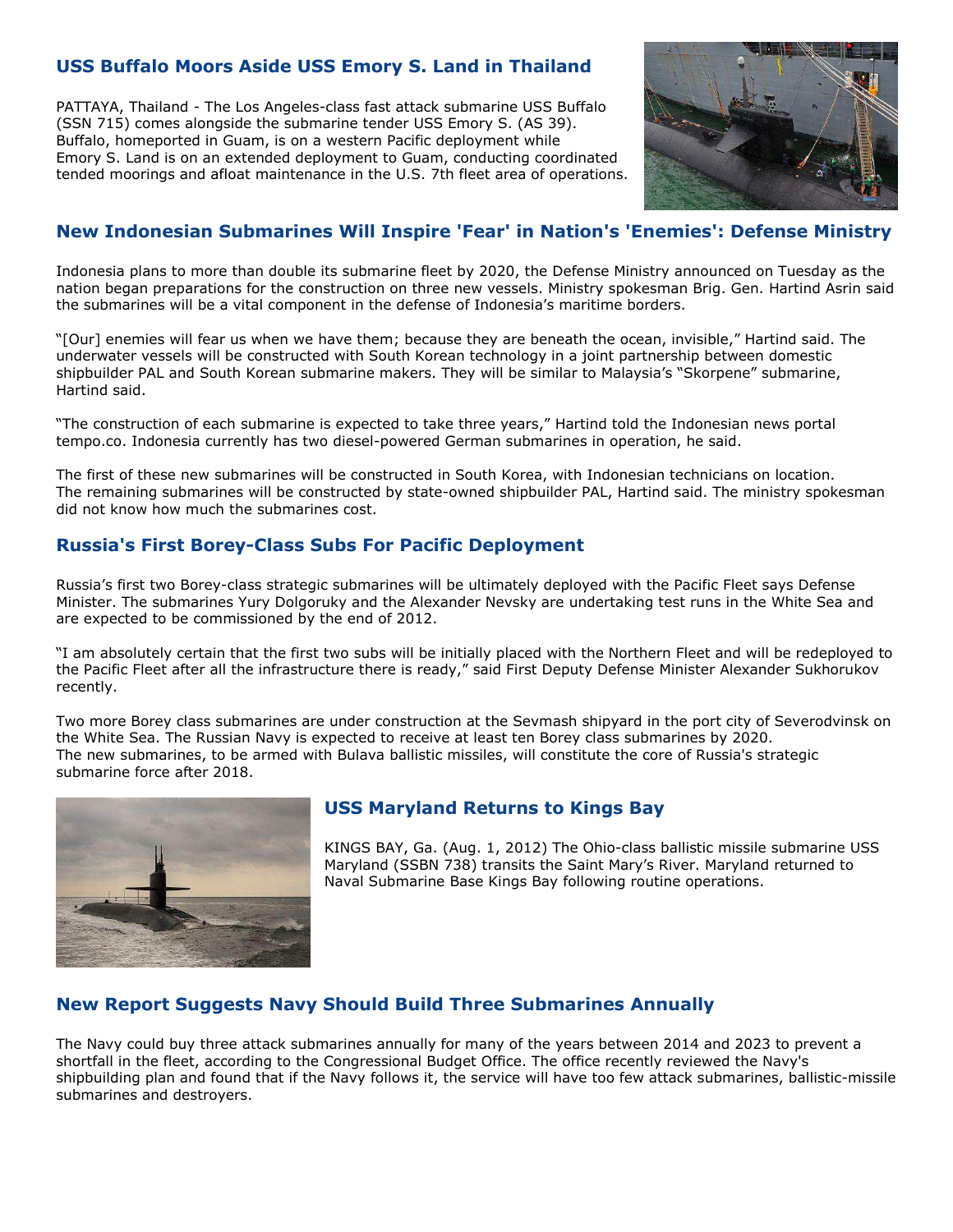To prevent that shortage, the office says, the Navy could step up the production rate for both attack submarines and destroyers in the near term, and begin purchasing the new ballistic-missile submarines in 2019 as originally planned. The current plan delays the start of construction on the new class by two years.

"I am pleased that we're getting that kind of validation from a neutral source because I think when some of us are making the case for stronger production levels, it sometimes gets discounted as parochial," U.S. Rep. Joe Courtney, D-2nd District, said Thursday. "This report really demonstrates that there are going to be real challenges with the fleet size if we're not careful."

If the Navy buys five attack submarines earlier in the 30-year plan and five fewer from 2025 to 2034, it could "maintain the desired inventory level," CBO said in its report. U.S. Sen. Richard Blumenthal, D-Conn., said that in theory, the accelerated schedule "certainly makes good sense." But, he said, the question remains whether funding would be available and how the change would affect the industrial base, since more employees would be needed through 2023 but not after.

"What's really maybe most significant is the recognition that the shortfall, or the shortage in submarine building, needs to be addressed and we need to build more, not fewer," Blumenthal said. Electric Boat in Groton and Newport News Shipbuilding in Virginia build two Virginia-class submarines annually under a teaming agreement, and EB is designing the ballistic-missile submarine to replace the Ohio-class boats. The number of attack submarines in the fleet will drop below the stated requirement of 48 as the Los Angeles-class

submarines - which generally were built at rates of three or four per year during the 1970s and 1980s - retire more quickly than they are scheduled to be replaced.

"We ought to be building two submarines a year, at a minimum, but in no way imperiling our defense industrial base and specifically our skilled workforce by creating uncertainty and instability in the program," Blumenthal said. Courtney said there's "no question" EB could build more submarines. "Both in terms of the space that's down there and the employee base, they could handle it," he said.

He added that the three-per-year rate merits consideration and funds could be reallocated within the budget. "Priorities can be changed based on changing perceptions of our security needs," he said. "We've been talking about the shortfall on the (House Armed Services) Seapower Subcommittee for the last five years. This report suggests that the message is getting through."

# **CO of attack submarine Pittsburgh fired**

The commanding officer of a Groton, Conn. based attack submarine was fired Friday for "allegations of personal misconduct," Submarine Group 2 said in a Sunday news release. Cmdr. Michael Ward, CO of Los Angeles-class submarine Pittsburgh, was fired by Capt. Vernon Parks, commander of Submarine Development Squadron 12, SUBGRU 2 spokeswoman Lt. Cmdr. Jennifer Cragg said.

Cragg, citing an ongoing investigation, declined to comment on the nature of the alleged misconduct or whether it had taken place on Pittsburgh. It was a short end to Ward's stint in command. He had only taken charge of the crew a week before. He was temporarily relieved by Cmdr. Michael Savageaux, the officer Ward relieved on Aug. 3.

Ward is the Navy's 13th commanding officer fired this year and the fifth the Navy said was fired for misbehavior. The Navy said that Ward had fallen short of the mark and that the penalty was swift. "Our Navy has a very clear and unambiguous standard regarding the character of our commanding officers, spelled out in the Charge of Command," Parks said, referring to a memo issued last year reiterating the responsibilities of command. "I reviewed this charge with Cmdr. Ward before he assumed command. He understood the Navy's high standards for command leadership and he failed to uphold them."

(*Read more on this at - [Washington Post](http://www.washingtonpost.com/blogs/the-state-of-nova/post/navy-sub-commander-from-fairfax-county-accused-of-adultery-faking-his-own-death/2012/08/14/cdd390ec-e58b-11e1-936a-b801f1abab19_blog.html) – ed.)* 

## **Silent Running Russian attack submarine sailed in Gulf of Mexico undetected for weeks, U.S. officials say**

A Russian nuclear-powered attack submarine armed with long-range cruise missiles operated undetected in the Gulf of Mexico for several weeks and its travel in strategic U.S. waters was only confirmed after it left the region, the Washington Free Beacon has learned.

It is only the second time since 2009 that a Russian attack submarine has patrolled so close to U.S. shores.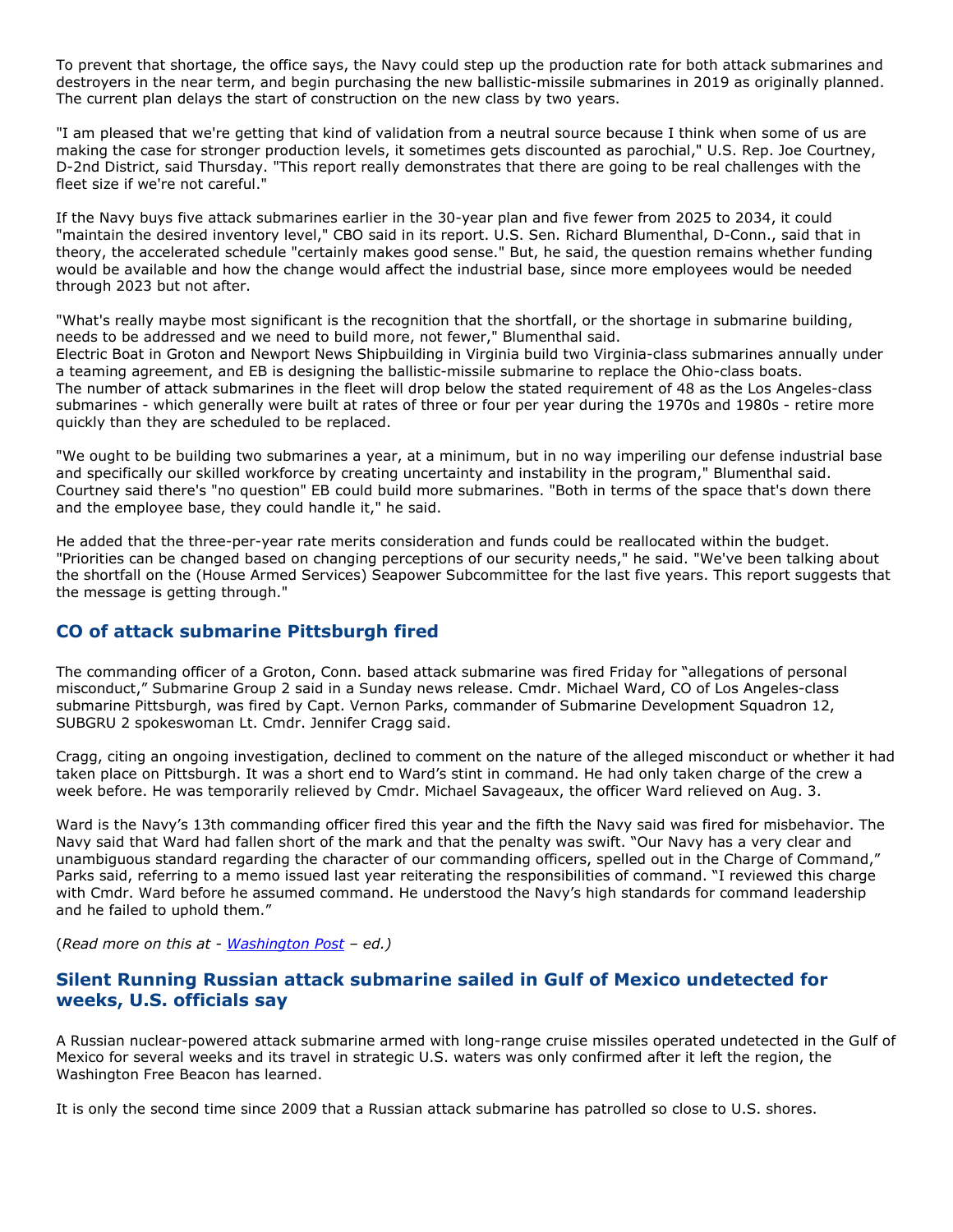The stealth underwater incursion in the Gulf took place at the same time Russian strategic bombers made incursions into restricted U.S. airspace near Alaska and California in June and July, and highlights a growing military assertiveness by Moscow.

The submarine patrol also exposed what U.S. officials said were deficiencies in U.S. anti-submarine warfare capabilities—forces that are facing cuts under the Obama administration's plan to reduce defense spending by \$487 billion over the next 10 years.

The Navy is in charge of detecting submarines, especially those that sail near U.S. nuclear missile submarines, and uses undersea sensors and satellites to locate and track them. The fact that the Akula was not detected in the Gulf is cause for concern, U.S. officials said. The officials who are familiar with reports of the submarine patrol in the Gulf of Mexico said the vessel was a nuclear-powered Akula-class attack submarine, one of Russia's quietest submarines. A Navy spokeswoman declined to comment. One official said the Akula operated without being detected for a month. "The Akula was built for one reason and one reason only: To kill U.S. Navy ballistic missile submarines and their crews," said a second U.S. official.

"It's a very stealthy boat so it can sneak around and avoid detection and hope to get past any protective screen a boomer might have in place," the official said, referring to the Navy nickname for strategic missile submarines. The U.S. Navy operates a strategic nuclear submarine base at Kings Bay, Georgia. The base is homeport to eight missile-firing submarines, six of them equipped with nuclear-tipped missiles, and two armed with conventional warhead missiles.

"Sending a nuclear-propelled submarine into the Gulf of Mexico-Caribbean region is another manifestation of President Putin demonstrating that Russia is still a player on the world's political-military stage," said naval analyst and submarine warfare specialist Norman Polmar.

"Like the recent deployment of a task force led by a nuclear cruiser into the Caribbean, the Russian Navy provides him with a means of 'showing the flag' that is not possible with Russian air and ground forces," Polmar said in an email. The last time an Akula submarine was known to be close to U.S. shores was 2009, when two Akulas were spotted patrolling off the east coast of the United States.

Those submarine patrols raised concerns at the time about a new Russian military assertiveness toward the United States, according to the New York Times, which first reported the 2009 Akula submarine activity. The latest submarine incursion in the Gulf further highlights the failure of the Obama administration's "reset" policy of conciliatory actions designed to develop closer ties with Moscow.

Instead of closer ties, Russia under President Vladimir Putin, an ex-KGB intelligence officer who has said he wants to restore elements of Russia's Soviet communist past, has adopted growing hardline policies against the United States. Of the submarine activity, Sen. John Cornyn (R., Texas), member of the Senate Armed Services Committee, said, "It's a confounding situation arising from a lack of leadership in our dealings with Moscow. While the president is touting our supposed 'reset' in relations with Russia, Vladimir Putin is actively working against American interests, whether it's in Syria or here in our own backyard."

The Navy is facing sharp cuts in forces needed to detect and counter such submarine activity. The Obama administration's defense budget proposal in February cut \$1.3 billion from Navy shipbuilding projects, which will result in scrapping plans to build 16 new warships through 2017.

The budget also called for cutting plans to buy 10 advanced P-8 anti-submarine warfare jets needed for submarine detection.

In June, Russian strategic nuclear bombers and support aircraft conducted a large-scale nuclear bomber exercise in the arctic. The exercise included simulated strikes on "enemy" strategic sites that defense officials say likely included notional attacks on U.S. missile defenses in Alaska.

Under the terms of the 2010 New START arms accord, such exercises require 14-day advanced notice of strategic bomber drills, and notification after the drills end. No such notification was given.

A second, alarming air incursion took place July 4 on the West Coast when a Bear H strategic bomber flew into U.S. airspace near California and was met by U.S. interceptor jets. That incursion was said to have been a bomber incursion that has not been seen since before the Soviet Union collapsed in 1991. It could not be learned whether the submarine in the Gulf of Mexico was an Akula 1 type submarine or a more advanced Akula 2.

It is also not known why the submarine conducted the operation. Theories among U.S. analysts include the notion that submarine incursion was designed to further signal Russian displeasure at U.S. and NATO plans to deploy missile defenses in Europe.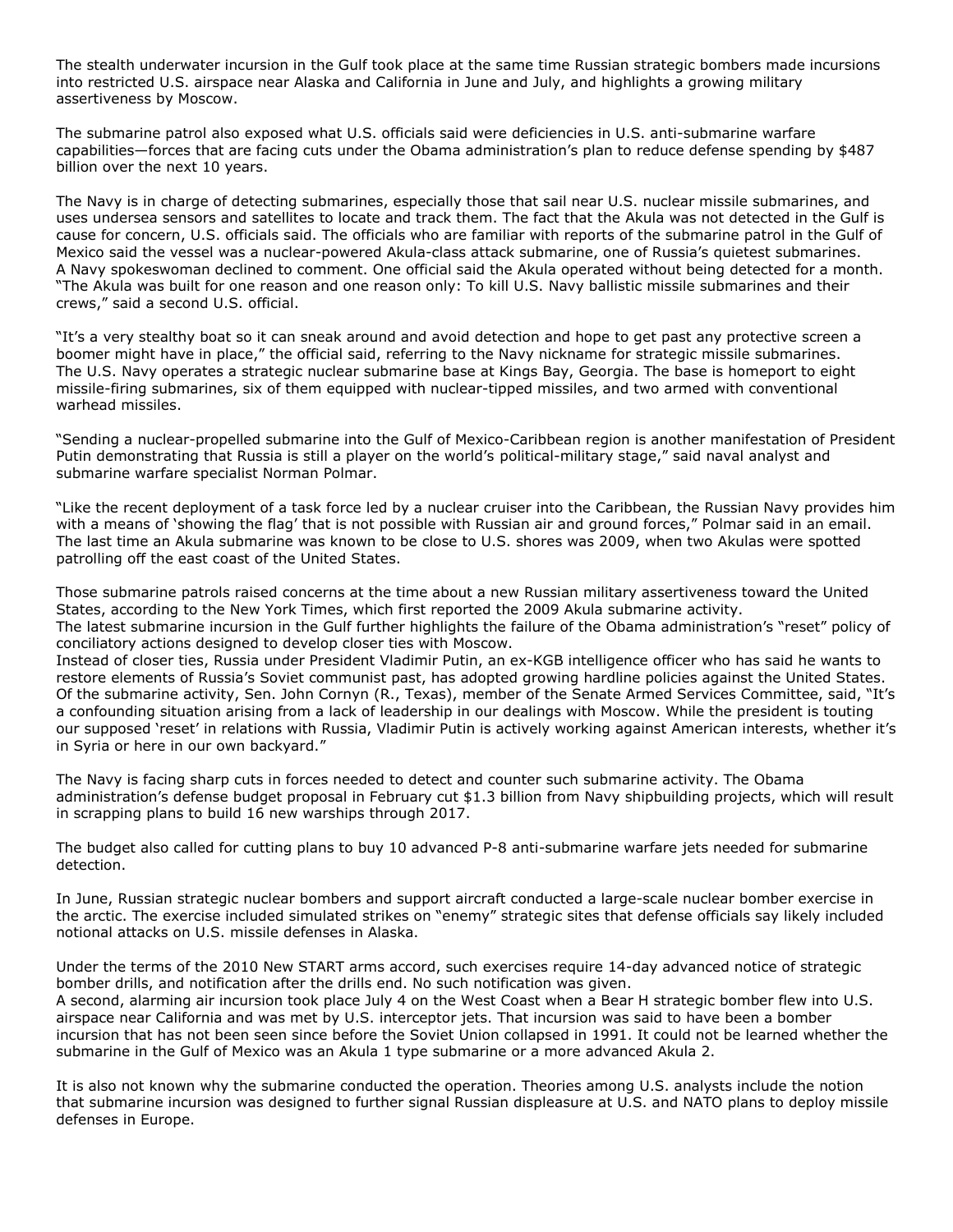Russia's chief of the general staff, Gen. Nikolai Makarov, said in May that Russian forces would consider preemptive attacks on U.S. and allied missile defenses in Europe, and claimed the defenses are destabilizing in a crisis. Makarov met with Army Gen. Martin Dempsey, chairman of the Joint Chiefs of Staff, in July. Dempsey questioned him about the Russian strategic bomber flights near U.S. territory.

The voyage of the submarine also could be part of Russian efforts to export the Akula. Russia delivered one of its Akula-2 submarines to India in 2009. The submarine is distinctive for its large tail fin. Brazil's O Estado de Sao Paoli reported Aug. 2 that Russia plans to sell Venezuela up to 11 new submarines, including one Akula.

Russian Foreign Minister Sergei Lavrov said Moscow's military is working to set up naval replenishment facilities in Vietnam and Cuba, but denied there were plans to base naval forces in those states. Asked if Russia planned a naval base in Cuba, Lavrov said July 28: "We are not speaking of any bases. The Russian navy ships serve exercise cruises and training in the same regions. To harbor, resupply, and enable the crew to rest are absolutely natural needs. We have spoken of such opportunities with our Cuban friends." The comment was posted in the Russian Foreign Ministry website.

Russian warships and support vessels were sent to Venezuela in 2008 to take part in naval exercises in a show of Russian support for the leftist regime of Hugo Chavez. The ships also stopped in Cuba. Russian Deputy Premier Dmitri Rogozin announced in February that Russia was working on a plan to build 10 new attack submarines and 10 new missile submarines through 2030, along with new aircraft carriers.

Submarine warfare specialists say the Akula remains the core of the Russian attack submarine force. The submarines can fire both cruise missiles and torpedoes, and are equipped with the SSN-21 and SSN-27 submarine-launched cruise missiles, as well as SSN-15 anti-submarine-warfare missiles. The submarines also can lay mines. The SSN-21 has a range of up to 1,860 miles.

## **Navy to repair sub that caught fire in Maine**

PORTLAND, Maine — The U.S. Navy intends to repair a nuclear-powered attack submarine that was severely damaged by a fire while in dry dock and then return it to the fleet, Navy officials Friday. While engineering assessments are ongoing, the Navy has decided to repair the USS Miami and is committed to doing so, Navy spokeswoman Lt. Courtney Hillson told The Associated Press.

"Our goal is to return the Miami to the fleet because this makes sense operationally and fiscally," Hillson said. There had been lingering questions over whether it would make financial sense to repair the 22-year-old submarine, which is based in Groton, Conn. Early estimates put the damage at \$400 million. A former shipyard worker from Portsmouth, N.H., is charged with setting the fire on May 23 while the sub was in dry dock at the Portsmouth Naval Shipyard in Kittery, Maine, for a 20-month overhaul.

The fire got out of control, and the submarine's steel hull trapped heat, causing superheated smoke and a stubborn fire that took more than 100 firefighters about 12 hours to extinguish. The fire caused heavy damage to forward compartments including living quarters, a command and control center and the torpedo room but did not reach the back of the submarine, where the nuclear propulsion components are located. Two crew members, three shipyard firefighters and two civilian firefighters were hurt.

The Navy previously requested the reallocation of \$220 million for unfunded ship repairs for the current fiscal year, with the understanding that some of it would go to the USS Miami. Additional money would be required to complete the repairs to the Los Angeles-class submarine, officials said. A Navy official said more information is expected next week.

Sen. Susan Collins, R-Maine and a member of the Senate Defense Appropriations Committee, said the committee has approved \$150 million to begin repairs and she vowed to continue efforts to secure funds to complete the project. "It will mean so much to the workforce to be able to fix the ship in Kittery," she said in a statement. The Navy will provide a briefing for congressional staff on the Miami, said U.S. Rep. Joe Courtney, a Democrat whose eastern Connecticut district includes the Naval Submarine Base in Groton. Electric Boat, which built the Miami and is based in Groton, likely will be involved along with the Portsmouth Naval Shipyard in making the necessary repairs, Courtney said.

"This is not a normal repair and maintenance job," he said. "This is major body work." Sen. Olympia Snowe, R-Maine, said she'll work with other lawmakers and stakeholders to ensure that shipyard workers have "the resources they require to rapidly return the USS Miami to sea." Last month, the Navy announced its intent to enter into an agreement with Electric Boat for advanced planning for potential repairs that would be performed at Portsmouth Naval Shipyard.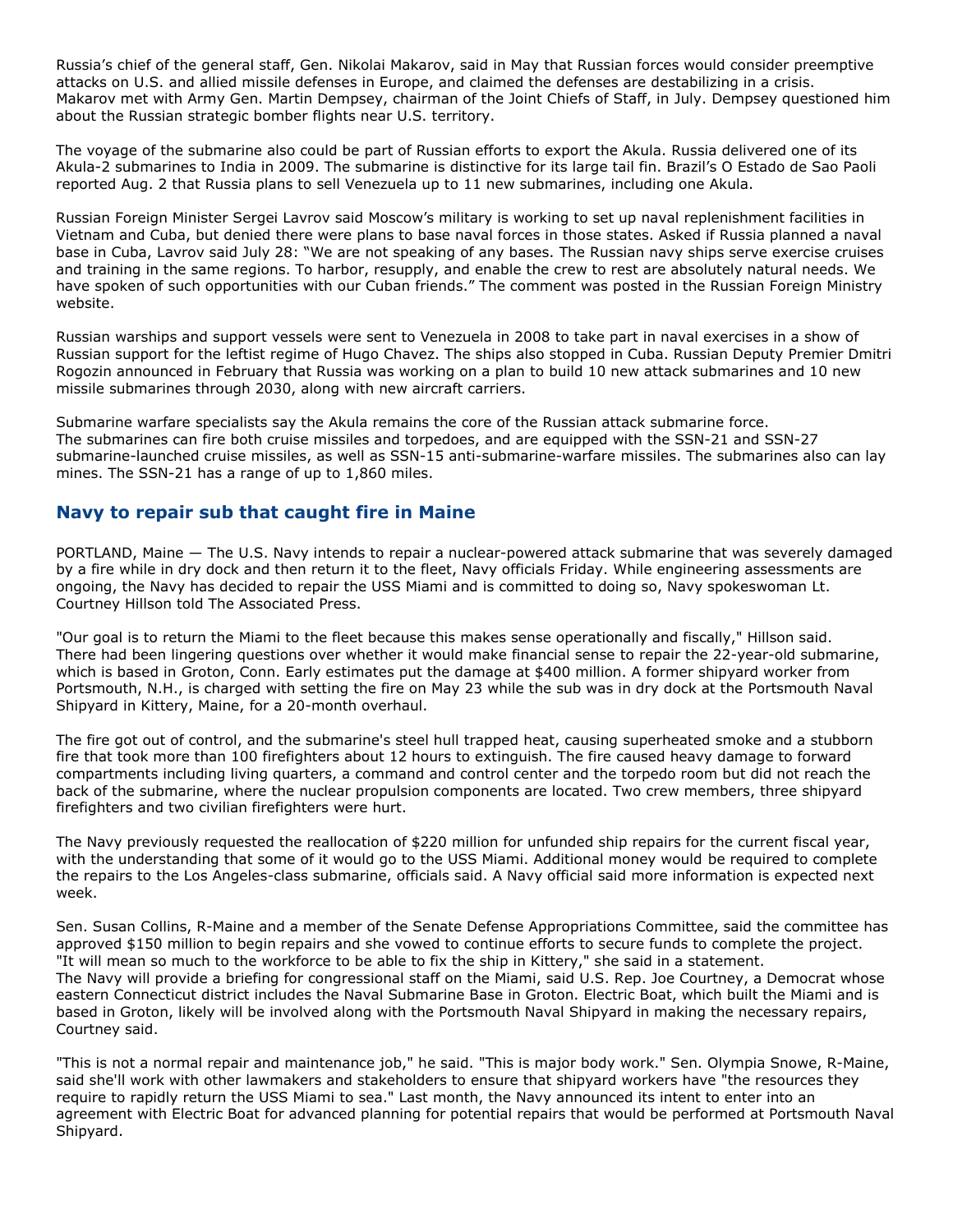Some observers had questioned whether the extreme heat damaged the structural integrity of the hull, which must withstand extreme pressure when the sub travels deep underwater. The Navy said it's confident that the sub can be made seaworthy. "We will make repairs, which require time, and we will coordinate with engineers and technical experts," Hillson, the Navy spokeswoman, said from the Pentagon. "However, we will do so without putting sailors at risk. The safety of our personnel will continue to be our priority."

The Naval Criminal Investigative Service said shipyard worker Casey James Fury confessed to setting the fire. Fury, 24, told the NCIS that he set the fire because he was feeling anxiety and wanted to go home but his medical leave had been used up. Fury, who faces charges that carry a maximum penalty of life in prison, has been ordered held without bail pending trial in U.S. District Court.

## **Navy 'Running Out Of Sailors To Man Submarines'**

Britain's nuclear deterrent is at risk because the Navy does not have enough sailors to man its submarines, Ministry of Defence officials admit Internal documents warn that a lack of recruits for the Submarine Service may leave attack submarines and boats carrying the Trident nuclear missile stranded in port. A separate threat comes from a predicted 15 per cent shortfall in engineers by 2015.

One in seven posts for weapons officers at the rank of lieutenant will also be vacant, raising operational questions over the boats equipped with nuclear and cruise missiles. Many submariners are being poached by the civilian nuclear sector and those who remain are being forced to go to sea for longer and more frequently. Adml Lord West, the former First Sea Lord, said the situation was "very worrying" and he hoped the Navy had mechanisms in place to make up for the shortfall.

The gaps facing the Submarine Service are disclosed in the Risk Register of the Defence Nuclear Executive Board. Under the "Risk" heading of "Submarine Manpower," the MoD's internal safety watchdog said: "There is a risk that the RN will not have sufficient suitably qualified and experienced personnel to be able to support the manning requirement of the submarine fleet."

The Navy has a fleet of six attack submarines and four Vanguard boats that carry the Trident nuclear missile, but the personnel issues could mean they cannot be deployed. The report found that the recruiting and retention of submariners was also threatening operations. "Inability to recruit, retain and develop sufficient nuclear and submarine design qualified personnel will result in an inability to support the Defence Nuclear Programme," the document said. It also questioned whether industry can deliver the Trident replacement, warning of the "erosion of manufacturing capability, cost growth, time delay, and poor performance of contractors." The Navy is carrying out a senior officer manpower review looking at ways to improve "quality of life" for submariners. It is understood that some submarines are putting to sea with only 85 per cent of their full complement.

Submariners are subsequently being forced to deploy more frequently and do more jobs. When the hunter-killer HMS Triumph returned home earlier this year it had been at sea for 13 out of the previous 17 months. There are 5,000 submariners in the Navy, but with deployments lasting four months or more continuously under the surface it is proving difficult to attract recruits.

A "dearth of experienced mid-career people" is threatening the Service and would continue "into the next decade," warned the Defence Nuclear Safety Regulator annual report. Lord West said: "There's no doubt that recruiting and keeping highly qualified nuclear engineers has been tough. Nuclear engineers have also become highly sought-after by the civil industry as this country has not trained enough." A redacted copy of the Risk Register was provided to the Nuclear Information Service. Peter Burt, the director of NIS, which promotes nuclear safety awareness, said: "These risks highlight major pitfalls ahead and that Trident replacement is far from a forgone conclusion. How effective we are at mastering these risks will determine whether Britain can remain in the nuclear weapons business."

A Navy spokesman said: "To ensure that the Royal Navy continues its excellent nuclear safety record, we review the nuclear propulsion programme to identify and manage any possible future risks; this report is part of that process."

## **U.S. Looks To Develop Unmanned Vessel To Hunt for Diesel Submarines**

The growing number of adversaries able to build and operate quiet diesel electric submarines is a national security threat that affects U.S. and friendly naval operations around the world. To address this emerging threat, DARPA recently awarded a contract for Phases 2-4 of its Anti-Submarine Warfare (ASW) Continuous Trail Unmanned Vessel (ACTUV) program to Science Applications International Corporation, McLean, Va.

During Phases 2-4 the ACTUV program will attempt to design, construct and demonstrate an unmanned vessel that tracks quiet diesel electric submarines for months at a time spanning thousands of kilometers of ocean with minimal human input.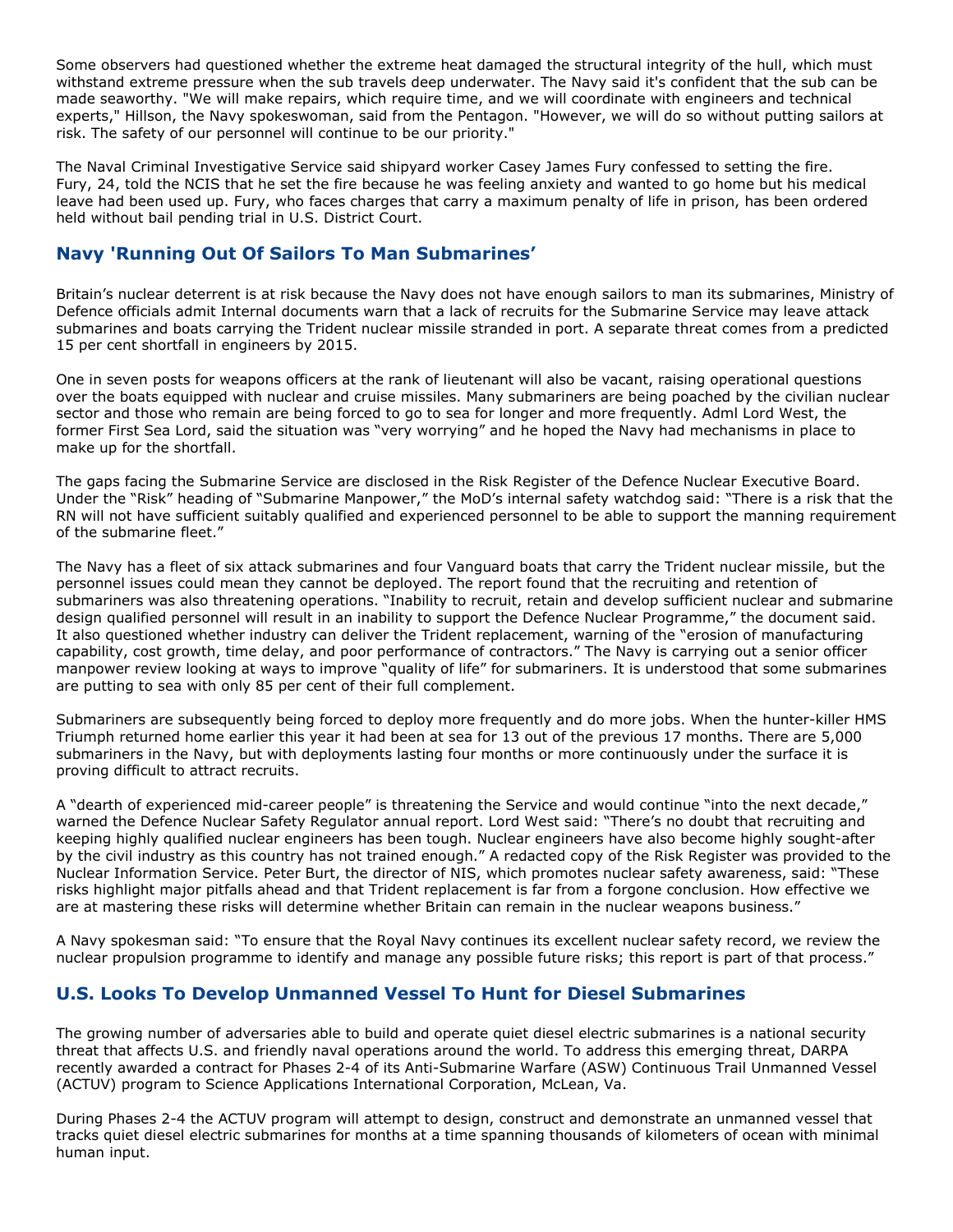"Key features and technology for the vessel include advanced software, robust autonomy for safe operations in accordance with maritime laws, and innovative sensors to continuously track the quietest of submarine targets," said Scott Littlefield, DARPA program manager.

If successful, ACTUV would create a technological strategic advantage against the burgeoning quiet submarine threat and reduce manpower and other costs associated with current ASW trail operations. "Our goal is to transition an operational game-changer to the Navy," said Littlefield. "This should create an asymmetry to our advantage, negating a challenging submarine threat at one-tenth their cost of building subs. The program also establishes foundational technologies for future unmanned naval systems."

During Phase 1 the program refined and validated the system concept, completing risk reduction testing associated with submarine tracking sensors and maritime autonomy. Operational prototype at-sea testing is expected in mid-2015.

## **Life on board a British nuclear submarine**

They hug cruise missiles in their sleep, don't see women for months and their biggest fear is 'going wibble'. Stephen Moss joins the crew of HMS Triumph.

'Just don't be in the toilet when we dive deep," executive officer David "Bing" Crosby advises me. "The bulkheads bend and you can't open the doors." Forget all the technical stuff about monitoring "the Bubble" when you dive – I never quite understand the role of that mysterious piece of equipment – this is the kind of practical guidance I need. I vow to stick close to Bing, second-in-command on the nuclear submarine HMS Triumph, and a funny, down-to-earth bloke.

"It's like having children," he says as the younger officers grapple for space at the first morning briefing I attend. "I've got children, and sometimes I think they're worse." This seems to be meant affectionately. I have been on the boat – submarines are always called boats, never ships – for less than 24 hours and am writing this log at a depth of 60m. Sorry, I spoke too soon. We are just rising to periscope depth – 18m below the surface – and the tall desk on which I am typing has started to list. At least I'm not in the toilet.

I joined HMS Triumph in Crete for the final week of its 10-month deployment. I had never been on a submarine before and don't especially like confined spaces. I plan to get off at Gibraltar six days from now, though the captain warns me this may not be possible if there is fog as the launch can't come alongside.

HMS Triumph distinguished itself last year in Libya, firing missiles at Gaddafi's key installations, including the one which hit the colonel's compound. The submarine's captain, Robert Dunn, feels they have been largely written out of the Libyan campaign and is keen his crew get their due. "If it be a sin to covet honour, I am the most offending soul alive," he tells me over breakfast, quoting Henry V. "Faint hearts never fucked a pig" is another of his maxims, which may be a translation from Clausewitz's On War. The book sits on a narrow shelf in his small cabin beside the control room.

This is Capt Dunn's final command; in fact his very last week at sea. At 48, and after three years in charge of HMS Triumph, he will be getting a desk job. It is also Chief Petty Officer Simon Johnson's final week at sea. There is a nice moment during my week aboard when the submarine (never sub, an egregious Americanism) has to surface to pass through the Straits of Messina. We go through at sunrise and Chief Johnson, who is up on the bridge, tells me it's the first time he has sailed past Stromboli since he was on the frigate HMS Leander at the start of his naval career 30 years ago. The volcano has bookended his life at sea.

I ask Chief Johnson why he switched from surface ships to submarines. "I got drafted in 1983 and didn't have any choice," he says. "I tried to get out of it. I didn't want to be a submariner. If you ask a general service chap what they think about submarines, they'll say: 'Horrible, dirty, noisy, you can't have a shower, you're always stinking.' Well, in the old days that might have been the case – water was very restricted – but you can see yourself; conditions are not that bad. On my first boat, Spartan, at the back end of 1983, it all clicked – it was a completely different way of life from general service."

He goes on to cite what most submariners say is what they like about life beneath the waves: the relative informality. There are, of course, distinctions between officers and ranks, but in so confined a space nothing like the rigidities of surface ships; the sense of being an elite, what one able seaman calls a "brotherhood"; the camaraderie that comes from knowing they rely entirely on each other. When a man, whether officer or rating, becomes a submariner, he is awarded a badge formed from two dolphins and a crown.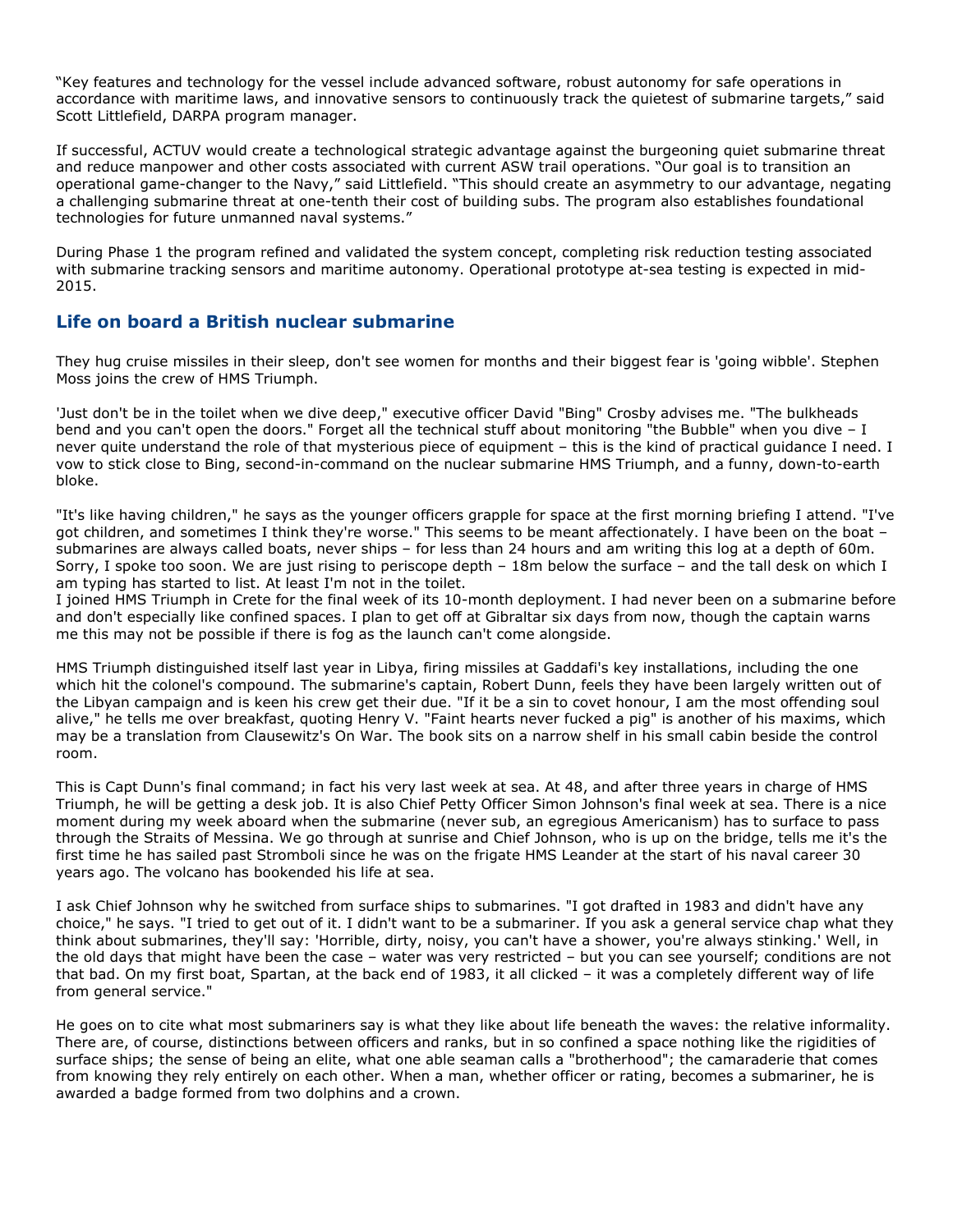The badge admits you to an exclusive club – there are around 3,500 operational submariners in the UK. It means that, in the event of an emergency, you will be a help, rather than a hindrance. Until then, in the uncompromising language of submariners, you are an "oxygen thief".

"Everyone who wears the dolphins badge has a common ethos, common training and a common focus," says Lieutenant Stuart Keillor, an impressive 31-year-old Scot who will one day command a submarine. "No one does this job unless they want to. There's a lot of willpower in putting yourself into this environment for a long period. There's a lot of loyalty; and for that reason I'm very comfortable with my shipmates. There's a high expectation of the trainees that come on here. They've got a lot to prove, but once they're in the club, you can be confident they've reached a certain standard."

I know I will never be in the club. Climbing the ladders between decks exhausts me; I am forever hitting my head on protruding bits of metal; and once in the control room, while leaning against the periscope, I stumble backwards and accidentally press a button. Luckily, it is the button that says "search" and not the one next to it that says "attack". I don't want to be responsible for a missile assault on Algeria, to which we happen to be close at the time. The submarine is two separate worlds: the front half, where the men (and at the moment it is all men, though there are likely to be female submariners from next year) sleep and eat and make war; and the back half, where the nuclear reactor sits beneath the tunnel that separates for'ard from back'aft and where the engines are. I don't spend much time back'aft, but I do visit for a back'afties' treat – potatoes baked on the engine throttle. At a crude level, a submarine crew is divided into those who make war and those who make the engines work. "We push, they fight," as one back'aftie explains succinctly.

The engineers call the nuclear reactor "the big kettle". It is what enables one of these fast-attack submarines to go on long operations, with no need to come into port for refuelling. Having it on board is a huge responsibility, as HMS Triumph's marine engineering officer, Lieutenant Commander Andy Sharp, makes clear. "It's never going to explode," he says when I ask him what's the worst thing that could happen, "but it could melt. If a nuclear submarine had an accident that caused it to have a slump and melt and drop out the bottom of the boat, I don't think we'd have a nuclear fleet any more. That would be the end of nuclear submarines. It's that level of responsibility." That pressure is enormous, but it works: to its credit, the navy has managed, over half a century, to run a fleet of submarines without a major incident.

HMS Triumph's cramped conditions add to the claustrophia. Photograph: Gary Calton for the Guardian A key distinction to grasp is between fast-attack submarines such as HMS Triumph, which are armed with conventional cruise missiles (the UK has seven such boats in varying degrees of readiness), and the four nucleararmed submarines, one of which is always on patrol, ready to unleash its Trident nuclear missiles if apocalypse beckons. The latter – called ballistic submarines or bombers – are, at 180m long, almost twice the size of Triumph, have bigger crews and are, according to the men who have served on them, deadly boring. "Their job is to stay silent," says one petty officer. "You have no contact with the outside world." The bombers stay at a constant depth, move very slowly and do everything to avoid detection. It is three months of suspended animation; 180 men aspiring to the life of a flat fish, though a highly educated one – many are doing Open University degrees to pass the time and improve themselves.

Another man tells me the crew on board one bomber used to amuse themselves by pretending to be motorbikes, and this rings true. "Spinning a dit" is a phrase you hear a lot on board HMS Triumph. It means telling a tale – a tale that grows with the telling. Even on a fast-attack sub, if there is nothing to attack and you grow tired of listening to passing whales and pretending to target nearby destroyers, life can get repetitive, so the men slip into other worlds. One of the crew has a large tattoo on his back: "Never stop me dreaming," which might stand as a motto for all of them.

One evening, I wander into the control room at about midnight. The watch officer and sonar operators are discussing an important philosophical question: would it be more painful to be struck by a whole tuna or a tin of tuna? This is never resolved. These epistemological issues can be sustained over weeks.

On my fourth day aboard, I make my greatest discovery: that a badger, washed into the bilge tank in Bahrain, is being kept back'aft. There is a roster to feed it, and somehow it is being kept alive. I insist on seeing it - what a wonderful story! Of course, say the back'afties, come by this evening. After a couple of hours, even in my dim-witted, mind-clouded, headachy state, I realise I have been conned. Do they even have badgers in Bahrain?

But the fantasy has become important to some of the crew. "It helps pass the time," the head badger-keeper tells me. "It takes the edge off the situation," says one of the senior ratings. "If you get into a situation that's a bit tense, mentioning the badger brings everything back down to earth. If you tried to remain alert 100% of the time it would fatigue you. The ability to relax allows you, when required, to be on the ball." It's the ability to switch instantly from badger mode to potential nuclear meltdown mode that defines a good crew.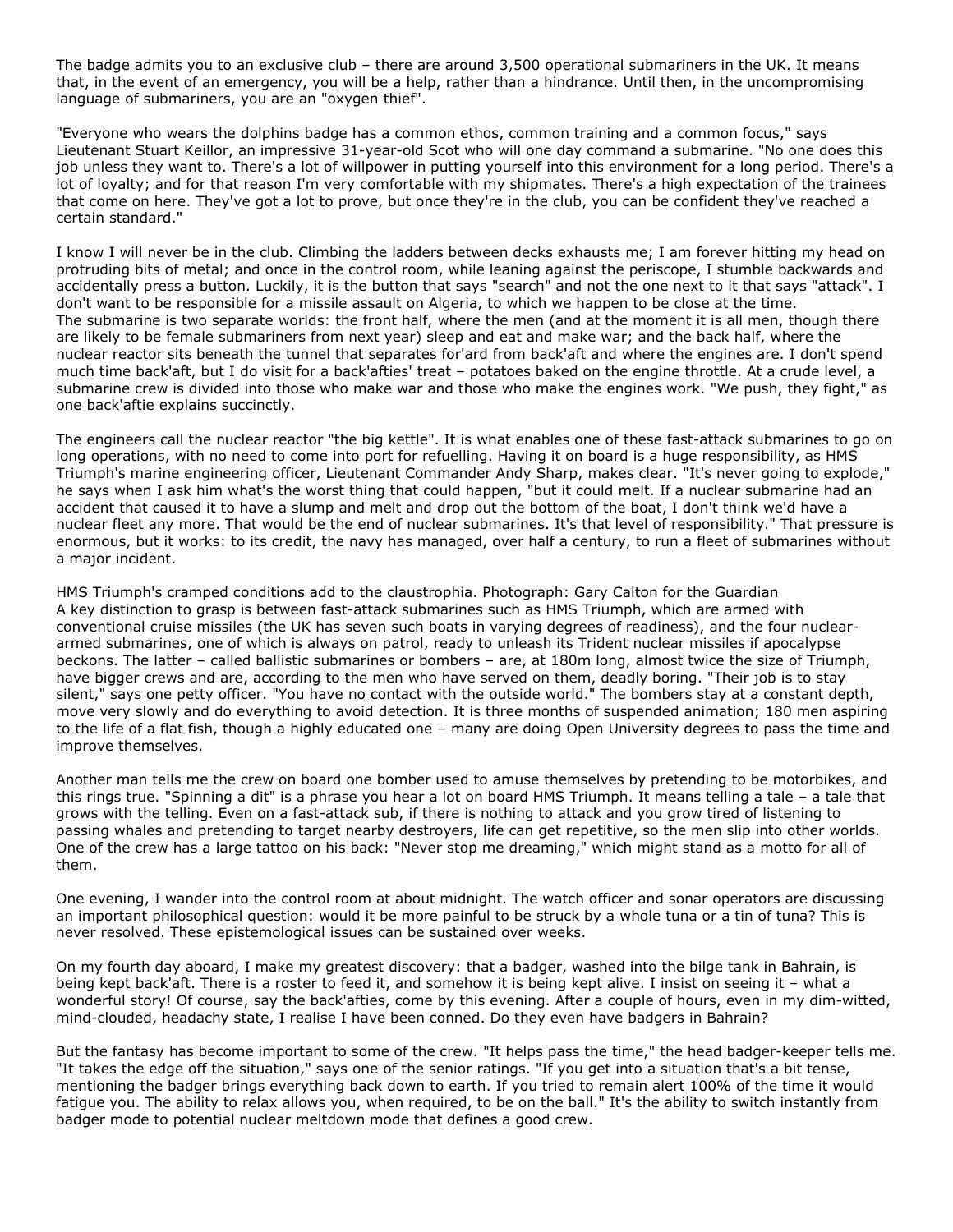This is a highly segregated society, yet also a very organic one. There are three separate messes, for officers, senior ratings and junior ratings, each situated on the short corridor that serves as the men's living space. The separate messes with their different atmospheres – the Xbox is never off in the junior rates mess – suggest division, yet everything else implies unity. The pay structure is relatively flat: Capt Dunn earns around £85,000; the most junior rating gets £30,000. What other organisation has that sort of ratio between top and bottom? And every crew member, officer or rating, has to know everything about the boat – the function of every one of the thousands of valves. There are half a dozen trainees on the boat studying for their dolphin badges, and they are forgoing all sleep to memorise the handbook they have been given in time for a test that could be sprung on them at any time.

Chief Petty Officer Paul "Jakie" Foran, the likable but occasionally terrifying Scot who oversees these tests, expects dedication, and woe betide any trainee (AKA oxygen thief) who is discovered having a cup of tea in the junior rates' mess when he could be unearthing the secret of the magazine spray drench system. "To me you're useless until you're qualified," says Chief Foran. "I'm a bastard, but in a nice way."

You learn early whether you will survive in this world. One young officer who wants to transfer from surface ships is aboard studying for his dolphins, and is reckoned to have too many airs and graces. The crew are merciless in mocking this affront to their democratic values. He expects to be shown where every valve is and what it's for; don't be absurd (or words to that effect), says Chief Foran, you must find out for yourself. Forget sleep.

Forgetting sleep is easy. The crew work 12 hours a day, split into six-hour watches, with changeovers at 1 and 7. Back'afties, because of the heat in which they're working, have shorter but more frequent shifts. When they're not working, most men will be in their "rack", but sleeping on a submarine is no fun. The captain, alone on the boat, gets his own cabin; the senior officers share; and everyone else is in hot, cramped, fetid dormitories. Bed space is so limited that some of the most junior ratings have to "hot bunk", sleeping in the bed vacated by a man who has just gone on watch.

You can hardly move in the bunk – sitting up is impossible – and if you turn over you are likely to tip out and end up on the floor. You have to share your rack with a gas mask and various other bits of safety equipment, plus a lot of your own gear. There are small lockers, but I am never offered one, so sleep with bag, clothes and shoes in the bed. Each bunk has an air vent, which does offer some respite from the heat but also blows a blast of cold air into your right ear. "If the air stops blowing, it means something bad has happened," one of the men tells me reassuringly. One morning I am woken by a sudden thud and fear the worst. Later, I discover it was just air being released – a routine operation.

Crew members often hug the cruise missiles to stay cool while they sleep. Several men mention "coffin dreams" – nightmares in which the sleeper shouts out that the control room is flooding or he is being pursued by a torpedo. I sympathise: though I have no nightmares – I don't sleep deeply enough for that – the racks do feel like coffins. A better option is to sleep in the "bomb shop", where the missiles and torpedoes are kept. It is the quietest, most spacious room on the boat and hugging an 18ft cruise missile keeps you cool.

A few men go "wibble" after years under water; they just can't stand it any more – the lack of proper sleep, the absence of privacy, the endlessly repeated conversations, the cycle of meals (it's Wednesday so it must be curry), the unspoken dangers. How do you know when someone has gone wibble? "The noisy ones go quiet, and the quiet ones suddenly become noisy," one man tells me. Chief Johnson recalls one experienced submariner who went wibble and started keeping a book of shipmates he thought had wronged him. "You're on my list as well," he told Johnson before being taken off the boat. He only agreed to leave as long as he could be designated captain of the rescue vessel.

The men who go doolally are, however, the exceptions. Most get into a routine – working, sleeping (as best they can), reading (Kindles are a godsend in this confined world), watching films, spinning dits and dripping. Dripping is another key part of the submariner's lexicon: it means moaning, usually in a lighthearted way and often about the food. "Ah, you found the one mushroom in the mushroom soup," says Lieutenant Gareth Batsford, who as well as being the resident film buff in the officers' mess is also one of the boat's aphorists. "You wouldn't believe the inability of welleducated, well-trained Royal Navy officers to change bloody toilet rolls," he drips at one point.

I penetrate many aspects of submarine life in my six days aboard, but sex remains elusive. "There's a saying – what happens at sea stays at sea," says medical assistant Richard Bastianpulle teasingly. "I've not really thought about it, except when I'm in bed … by myself. People let off steam when they come alongside. I'll let you read between the lines on that." The boat will usually come into port every two months or so to pick up provisions, and the men – the single men at least – can get quite frisky.

There is one openly gay man on board. "They don't treat me any different to anyone else," he says. "I didn't tell anyone at first. I let them ask me rather than me tell them. But it's better to be open and honest than to try and deny it. People will catch you out and they'll start spreading malicious rumours." He gets ribbed about his sexuality, but says everyone gets ribbed about something. "Ribbing doesn't bother me. I let it go over my head. Some days it'll get to you, but you have to brush it off and forget about it."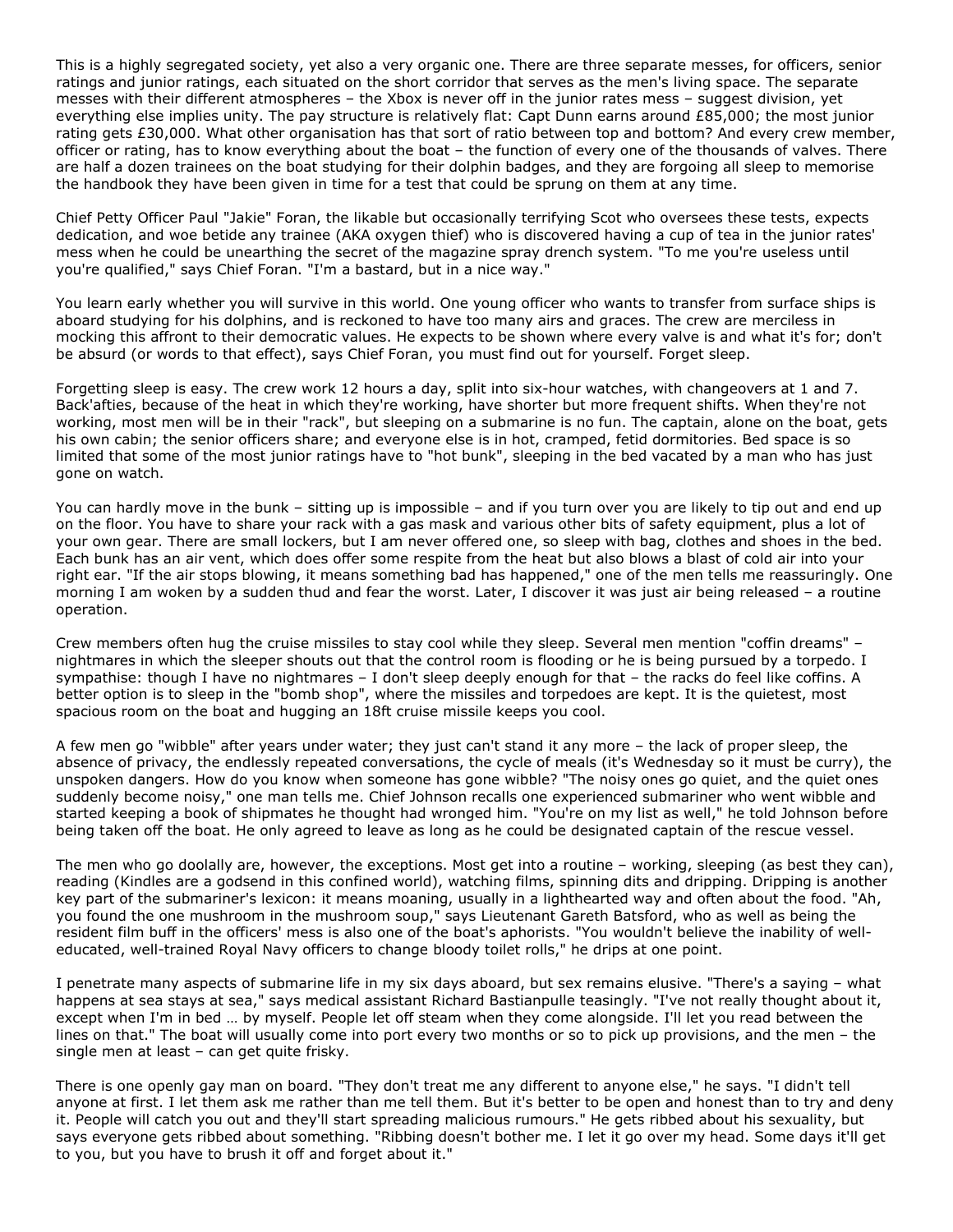The key thing is that bantering must never turn into bullying. The navy, which has become alert to equality and diversity in the past decade, is now good at stamping out bullying, which would destroy the esprit de corps in a community this small and close-knit. Christopher Herbert, a 34-year-old from St Vincent, who I discover up in the dry provisions store mixing his own rap song on a computer, says he has never suffered racial abuse on the boat. "It's zero tolerance," he says.

On my last night in the officers' mess we watch Operation Petticoat, an old submarine film with Cary Grant and Tony Curtis. They must have seen it a dozen times, but love it. The officers – especially Lieutenant Commander Crosby, who misses his young children hugely – cry easily during movies. Andy Sharp gives his recipe for the sort of movie that plays well on board, especially with the back'afties: "Some token violence, some top bollocks on view from time to time, definitely some love interest, a car chase, and it must have a happy ending." Most of these teak-like submariners, even Chief Foran, are softies at heart.

I do manage to get off at Gibraltar, two miles off the coast in a heavyish swell. A dinghy comes alongside, bashing against the side of the submarine, and one of the crew pushes me into it. The timing of the leap is crucial. Get it wrong and you will be dripping in a literal sense. I end up upside down in the dinghy and wrench my shoulder. I'm just not built to be a submariner, and seem to lack Cary Grant's swagger. I am loaded on to a small patrol vessel, which pipes its salutation to the departing submarine. I am relieved to be breathing fresh air, yet sad not to be heading home with HMS Triumph. As a parting gift, the captain has given me an honorary dolphins badge, and I will treasure it always. Despite all my shortcomings, I feel I was starting to become part of the life of the boat. Me and the badger.

## **US Military Scientists are Working on Unmanned Long-Endurance Submarine**

US military scientists are developing an unmanned submarine that can hang around underwater for several months to track the presence of enemy submarines. DARPA, the US Defense Advanced Research and Projects Agency, awarded a contract to the Science Applications International Corporation (SAIC) to develop the design, which is meant for the products of the ASW (Anti-Submarine Warfare) ACTUV (Continuous Trail Unmanned Vessel) program to offset the diesel-electric submarines, which are a potential risk to the US Navy and its global allies.

SAIC is engaged in Phases 2, 3 and 4 of the ACTUV submarine program to design, develop, and conduct sea trials of an unmanned vessel that is capable of tracking diesel electric submarines, covering thousands of kilometers of sea with reduced man power. Particularly, Phase 2 is the 'Design a vessel' stage and Phase 3 is the 'Build a vessel' stage, while Phase 3 is the 'Test a vessel' stage. Phase 1, which dealt with the refinement and validation of the system concept, is already completed.

If successful, the ACTUV submarine program will deliver a superior technology to the US Navy and reduce the navy's manpower expenses in addition to other benefits. Operational unmanned submarine sea trials are slated to commence between the second quarter and third quarter of 2015.

DARPA's ACTUV program manager, Scott Littlefield stated that the vessel will feature robust autonomy ensuring safe operations according to maritime laws, advanced software, and advanced sensors to constantly track enemy submarines. In addition, the program creates foundational technologies for upcoming unmanned naval systems.

## **Historic World War II submarine USS Cod assured of future home on Cleveland lakefront**

CLEVELAND, Ohio — Representatives of the USS Cod Submarine Memorial were assured by city officials Wednesday that the World War II vintage vessel will continue to be a valued part of Cleveland's lakefront, easing some concerns regarding the attraction's future. Paul Farace, memorial director, has wondered about the impact of a proposed office complex on city-owned property where the Cod is docked, ever since the Geis Cos. of Streetsboro announced those development plans earlier this month.

Farace said the Cod's current location draws many of its 25,000 annual visitors from people who park at Burke Lakefront Airport and spot the sub while walking to the nearby Rock and Roll Hall of Fame and Museum. He and other Cod representatives met Wednesday with Ward 3 Councilman Joe Cimperman and Chris Warren, chief of regional development for Mayor Frank Jackson.

Farace said he was assured by Cimperman and Warren that the Cod is an integral part of the lakefront. "The Cod is a very important treasure," Warren said after the meeting. "We are committed to a continued presence of the Cod on the lakefront, and we will work with the Cod toward that goal."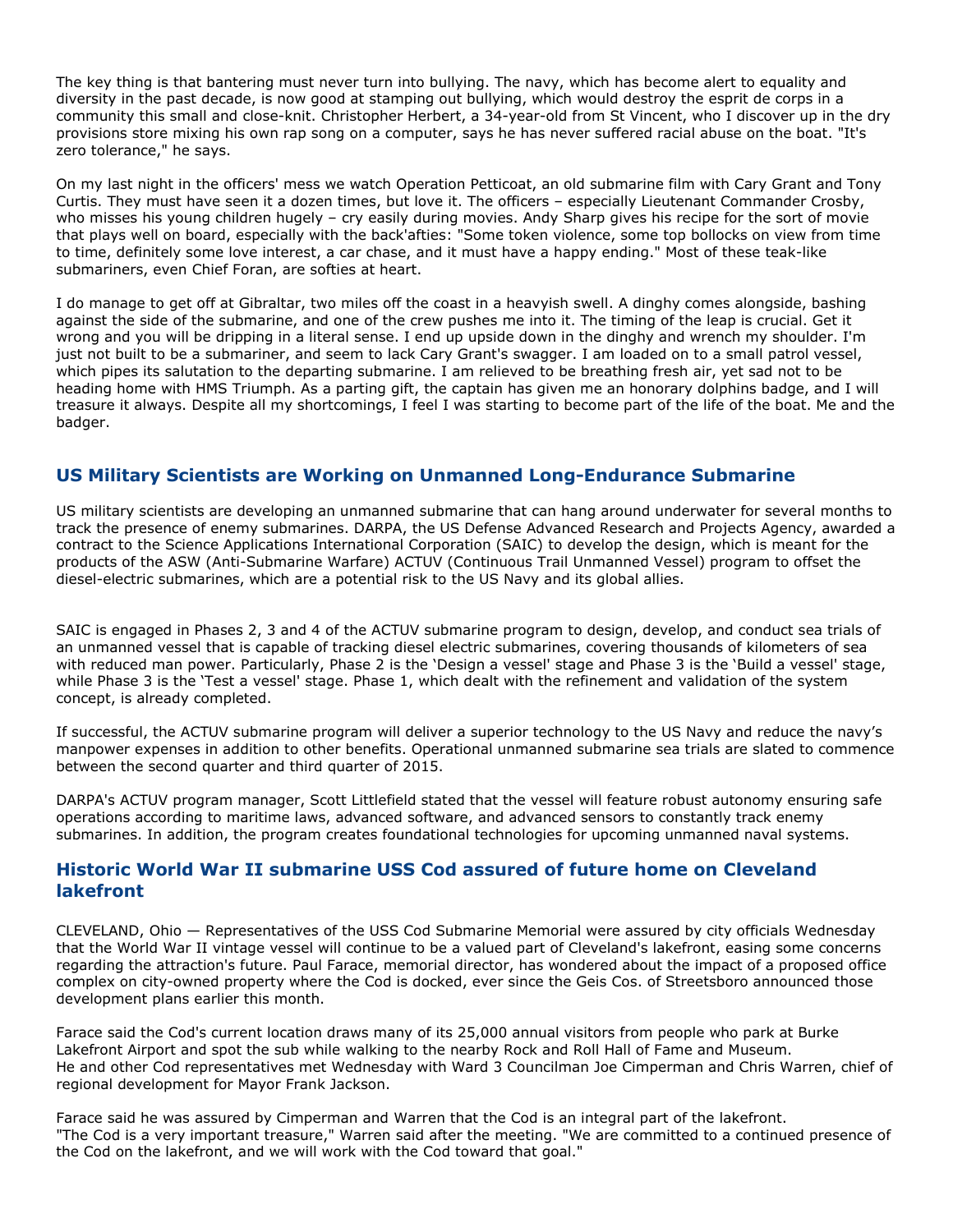But Farace noted he was asked to be open to the possibility of moving the memorial elsewhere on the lakefront. Geis officials were not at the meeting and have not returned calls over several days for comment. Farace said the Cod pays the city \$375 a year to rent a 25-car parking lot along the 312-foot dock where the Cod is berthed. The site also includes a small grassy area for exhibits and maintenance facilities, and where commemorations, weddings, funerals and holiday events are held.

The Cod, which sank 15 Japanese ships during World War II, came to Cleveland in 1959 as a Navy Reserve training vessel. When the Navy decommissioned the sub in 1972 and announced plans to scrap it, a local "Save the Cod" campaign was launched and the memorial created in 1976.

Farace said the Cod Memorial has been designated as a National Historic Landmark. Farace said he was not aware of the proposed office development until he read about it in The Plain Dealer. "Every time a lakefront master plan is introduced, nobody comes to us and asks, 'How does your operation work?' " Farace said. "Nobody understands how the Cod works, except for us."

After the meeting, Farace said he was cautiously optimistic regarding the future of the Cod. "They told me that any place you go, or if you stay, you'll get the things you require to maintain and preserve the Cod," Farace said. "When they say they like the Cod, and they want it to remain a vital part of the lakefront, what more can we ask for?"

## **SUBVETS NEWS & VIEWS**

## **Ed Smith of Smith's Heating and Air Receives USSVICB Plaque**



On Friday August 10th, a contingent from Charleston Base presented a plaque to Ed Young in appreciation of his hard work, generosity and dedication to Charleston Base activities. The presentation was long in coming, but we finally pinned Ed down. Ed, owner of Smith's Heating and Air Conditioning of North Charleston, has been very generous with his time, talent, and resources in assisting with many Charleston Base activities. A hearty 'well done' to Ed Young!

In the photo, from left to right are: Carl Chinn, Ed Young, Marty Sessler, Rick Sparger, Ken Hutchison.

# **2012 South Eastern Region Report**

Read the 2012 South Eastern Region Report [here](http://www.datazap.net/sites/stevenmorawiec/Subvets/2012%20USSVI%20SOUTHEAST%20REGION%20BULLETIN.pdf).

## **Cheating To Save The Nukes**

The U.S. Navy has again dismissed allegations that there is pervasive cheating on the many qualification exams members of submarine crews must regularly take. This comes two years after the captain of the USS Memphis was dismissed, along with ten percent of his crew, because they cheated on nuclear equipment qualification tests.

Since then, former crewmen and officers on nuclear subs have kept coming forward to insist that the practice was widespread. The reason was that the tests had been made more and more difficult, beyond the point where it made any sense. Rather than lose a lot of nuclear power system personnel, the officers tolerated cheating. More senior commanders, caught in the middle, looked the other way. The Navy insists that this has not, and is not, happening.

Read more about this [here](http://www.strategypage.com/htmw/htlead/articles/20120828.aspx).

## **The USSVI 990 Tax Return**

The USSVI 990 Tax Return for 2011 is posted for viewing at [www.ussvicb.org](http://www.ussvicb.org/) under the DOCUMENTS Button, then ORGANIZATION.

Please keep in mind that the numbers are significantly different than the Budget numbers because the IRS has us on a calendar tax year from January 1st through December 31st while our Budget is based on our operating fiscal year of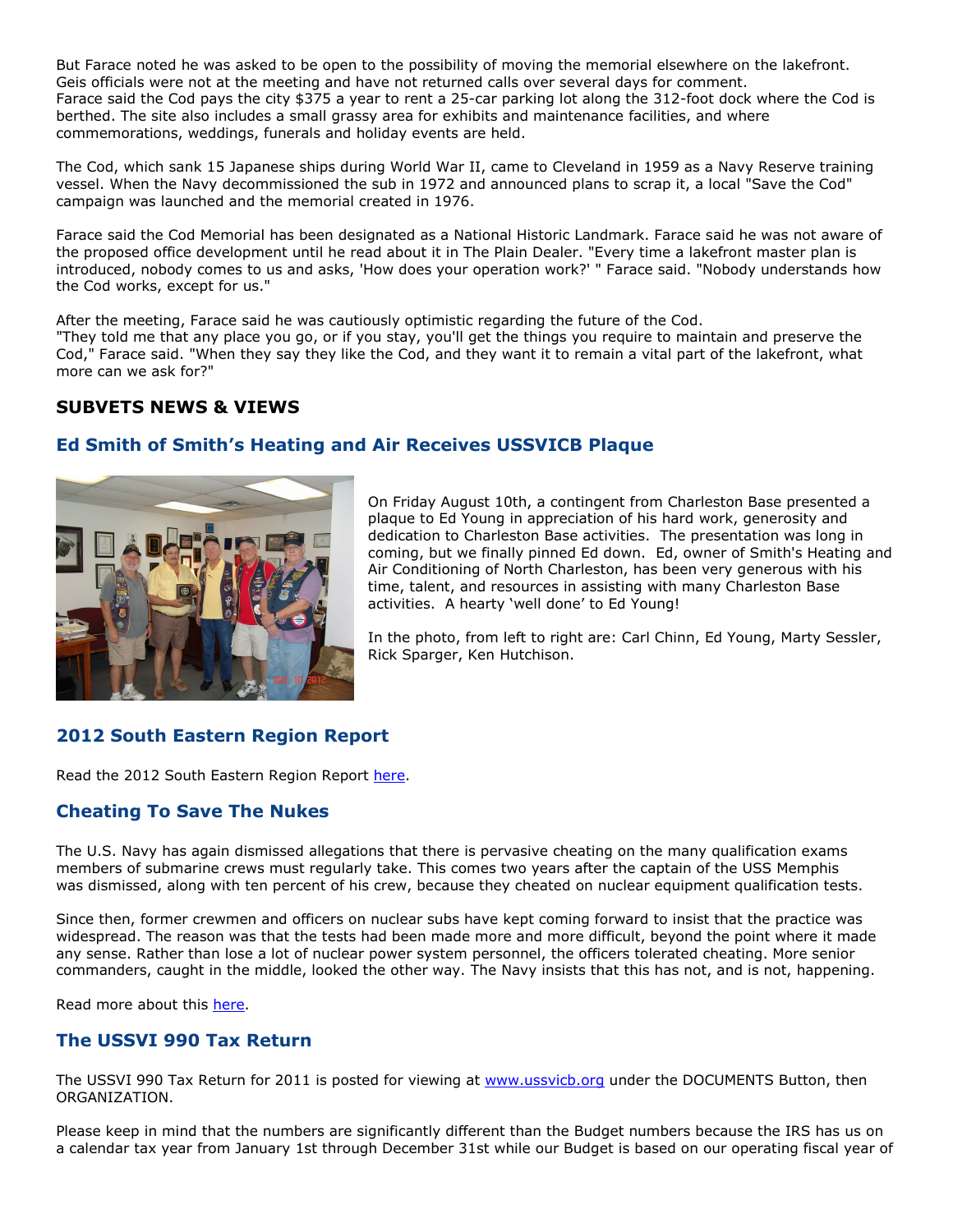September 1st through August 31st.

A second thing you need to keep in mind is that the 990 Corporate Tax Return includes the numbers from the Base End of Year Reports as they are considered branches of USSVI and included in our tax reporting while the Budget numbers only consider the National revenue and expenses. Finally, an event of significance was noted in that for the first time in the history of our organization USSVI and its bases exceeded the million dollar mark in total revenues. Our net assets work out to be roughly 1.5 million with 1 million held by the Bases and half a million held by the National organization.

## **Navy & Veteran News and Other Gouge**

## **Fraternization Is A Given In The Military By Mike Cohen (Virginia Pilot)**

Once again, the Navy brass is going to battle stations over fraternization in the ranks. That comes as no great surprise, of course, given the number of captains, commanding officers and command master chiefs fired for inappropriate relationships over the past year or so. While fraternization always has been a fact of life in our modern Navy, its effects on military readiness and the Pentagon purse are evidently a bit harder to sweep under the rug when it starts decimating command staffs.

What is somewhat surprising is that after more than three decades of gender integration - and an endless variety of scandals, investigations, studies and useless behavior-modification programs - the Navy still thinks it can come up with training that will persuade those in the higher ranks not to socialize with their subordinates. Good luck. When human institutions challenge Mother Nature, they will lose every time.

The futility of attempting to stop men and women from doing what comes naturally is perhaps best illustrated in the way Field Marshal Josip Broz - also known as Tito of Yugoslavia - kept the discipline in his 30 percent female partisan army during World War II. He established a firm policy of chastity, with immediate execution as the penalty for violators. But even his "have sex and die" policy didn't stop dozens of libidinous couples from becoming casualties of his firing squads.

Difficult as it is for some to accept, there is a reason military organizations have been predominantly single gender throughout most of history. And the idea that the services could become co-ed without a huge sociological cost has been preposterous from the beginning.

Despite all sorts of promises from Congress in those early years that inappropriate relationships would not be tolerated in the armed services and would not impede discipline, anyone with any common sense knew better.

The services have been creative in dealing with these issues. To make things look better, they have gradually changed several regulations to redefine wrongs as rights. For example, while pregnancy was once grounds for discharge, a sailor who finds herself with child now enjoys nearly two years of nondeployable status at the expense of the taxpayer.

The Naval Academy has even gone so far as to create the "love chit" - written approval of a relationship between midshipmen of different classes (that would otherwise be fraternization) provided that both partners are not in the same battalion. Indeed, the Academy is a far cry from the no-nonsense institution that I attended more than four decades ago.

All of this regulatory backpedaling has been accompanied by a public relations campaign that produces rehearsed answers when the troublesome issues are raised.

"It's expensive to do the right thing," retorted a captain when I mentioned the enormous cost of pregnancy and sexrelated discipline problems, which total in the billions every year.

Considering that this money could be more productively spent on military hardware or retaining valuable personnel, it's puzzling how wasting it on problems that add no military value can be characterized as the right thing.

And now the ante has been raised to the point where the brass can no longer afford to simply accept consensual relations between the ranks as a cost of doing business.

So let me humbly suggest that the good admirals not throw good money after bad on another futile training program.

If senior officers find fraternization worth the risk of their careers, and if Tito's troops found it worth dying for, mere training is unlikely to change Mother Nature.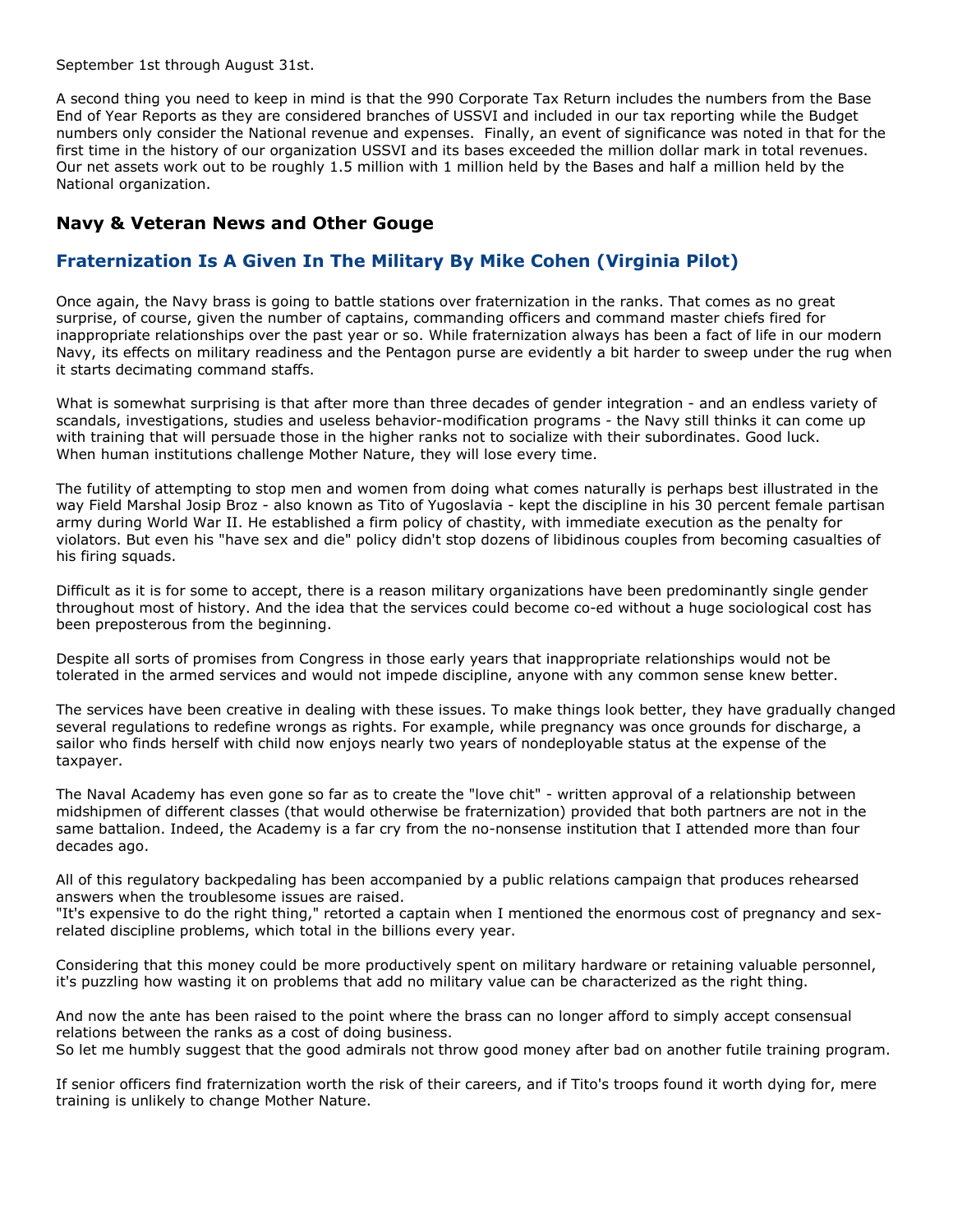## **Military Retirees Turning 65**

What does a military retiree need to do when he/she turns 65? Does he/she need Medicare if the retiree already has TRICARE? Will the retiree personally have to sign-up for Medicare or will TRICARE do this for him/her? Questions like these are normal for beneficiaries who aren't sure of their options when celebrating their 65th birthday.

TRICARE and Medicare are separate programs. Medicare is health insurance for people age 65 or older, as well as for people under age 65 who qualify for Social Security disability insurance. TRICARE for Life (TFL) is TRICARE's Medicare-wraparound coverage and is available to all Medicare-eligible TRICARE beneficiaries. In order to be covered by TFL, beneficiaries must have Medicare Part A (hospitalization) and Part B (medically-necessary services like doctors' services, outpatient care, home health services, and other medical services) coverage.

For TFL beneficiaries, Medicare is the primary insurance and TFL acts as the secondary insurance, minimizing out-ofpocket expenses. There is no enrollment fee or paperwork associated with TFL, however, beneficiaries must sign up for Medicare Part B as soon as they become eligible to avoid late-enrollment penalties. There is a standard monthly premium for Part B coverage, based on income.

For more information regarding Medicare enrollment, beneficiaries can call at 800-633-4227 or visit [www.medicare.gov](http://www.medicare.gov/) and click the "Retiree Insurance" tab on the left side of the page.

Information about TRICARE and Medicare coverage, can be found at [www.tricare.mil](http://www.tricare.mil/) or call Wisconsin Physicians Service at 866-773-0404.

## **New Health Care Benefits Bill**

Rep. Jon Runyan (NJ) introduced the "Military Health Care Protection Act" (H.R. 6266) that seeks to protect TRICARE beneficiaries from excessive and unfair enrollment fee increases and significant hikes in pharmacy co-pays. The bill is companion legislation to Senate legislation (S. 3203) introduced by Senators Frank Lautenberg (NJ) and Marco Rubio (FL). These proposals seek to protect TRICARE beneficiaries from excessive and unfair enrollment fee increases and significant hikes in pharmacy co-pays (Standard, Prime, and TRICARE-for-Life) included in the Administration's FY 2013 budget request. The bills emphasize that military service is unlike other civilian occupations and associated health care benefits are earned through 20 or more years of arduous service and sacrifice.

The bills prohibit any TRICARE fees, and pharmacy co-pays from exceeding that year's percentage increase in retired pay. Further, the proposals prohibit dependents of members who died while on active duty or from an injury, illness, or disease incurred while on active duty, from being charged an enrollment fee for TRICARE coverage.

## **TRICARE Pharmacy Options**

The TRICARE Management Activity (TMA) issued a statement to remind TRICARE beneficiaries that they have several pharmacy options, including military pharmacies, TRICARE Pharmacy Home Delivery and 56,000 network pharmacies.

Military treatment facility (MTF) pharmacies fill prescriptions free of charge, up to a 90-day supply for most medications. Not all medications are available at MTF pharmacies, but beneficiaries can use the TRICARE formulary search tool, [\(http://pec.ha.osd.mil/formulary\\_search.php](http://pec.ha.osd.mil/formulary_search.php)) to determine if a medication is available. Registered users may also use TRICARE Online to request prescription refills at [www.tricareonline.com](http://www.tricareonline.com/)

TRICARE Pharmacy Home Delivery is another option with low or no co-pays for beneficiaries. It's safe, convenient and easy to use from home, when traveling on a temporary assignment or moving to another TRICARE region. Prescriptions are mailed to any address in the United States and its territories. Beneficiaries can get up to a 90-day supply for most medications with minimal out-of-pocket costs. Once registered, beneficiaries can sign up for automatic refills or request them by mail, phone or online. TRICARE recommends home delivery option for prescriptions needed on a regular basis.

Beneficiaries who choose to fill or refill prescriptions at a retail network pharmacy can get up to a 30-day supply. Certain vaccines are covered for zero co-payment at participating network pharmacies. Call 1-877-363-1303 or visit [www.express-scripts.com/TRICARE/](http://www.express-scripts.com/TRICARE/) to find a participating pharmacy.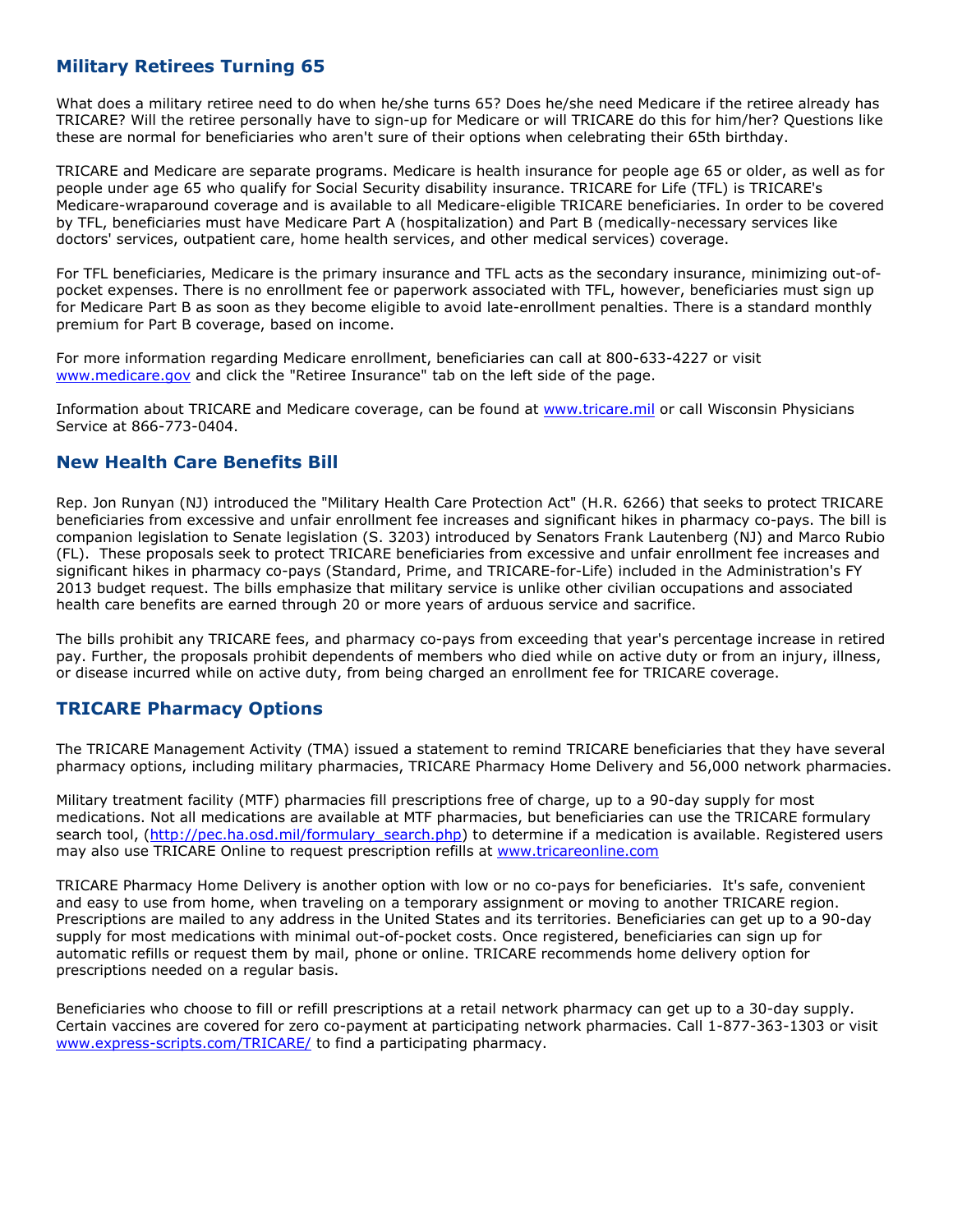## **Force Cuts Skip Flag Officers by Sam Fellman (Navy Times)**

Admiral numbers creep up despite a fleet cut in half since the Cold War

Over the past two decades, the fleet and the force have plummeted from Cold War highs. Only one segment of the Navy has bucked that ebb tide: admirals.

Twenty-nine more flag officers are serving today than in 2002, the start of the latest draw down that has axed 60,459 Sailors from the service. The tally of flags rivals their predecessors who served at the tail end of the Cold War, when the fleet still numbered 570 ships, roughly double today's 286-ship fleet. The rise in admirals stands in stark contrast to the fate of the enlisted force, which has historically suffered the bulk of the cuts; the latest round will force out 2,946 Sailors by Sept. 1 via enlisted retention boards.

These contrary fortunes have brought renewed attention to one tell-tale manpower metric: the Sailor-to-admiral ratio.

In 1990, there were 2,051 Sailors for each admiral. In 2012, there are 1,085 Sailors for each admiral - nearly double the brass footprint.

The Navy and some defense experts say the admiral expansion reflects the heavy demand for experienced, competent officers in the post-9/11 era. But it also means a top-heavy force, as each flag officer is entitled to aides, offices, vehicles and drivers, travel money and other trappings of admiralty. Slashing this had been a crusade far Robert Gates, the previous defense secretary, who called last year for eliminating more than 100 general. and flag officer positions across the services.

The Navy has fallen from its high-water mark of 257, set in 2010. And the tally will retreat further; it's expected to hit 235 by October 2013, according to official Navy figures provided to Congress annually in the service's budget request. But some believe the number is still too high - out of whack with the rest of today's Navy.

"It's an abomination," said retired Capt. Lawrence Korb, who served as a top Pentagon budget official in the Reagan administration, after reviewing the figures. "You've got almost as many admirals as ships."

Korb, now a defense expert at the liberal Center for American Progress, added: "It's unfair to the Sailors, and it gives the perception to the American people that there's a lot of waste in the defense budget."

The Navy chalks up the rise in flag officers to increasing demand, especially for joint billets, and points out that the figure will drop over the next six years.

"Since 9/11, the demand for additional Navy flag officers has increased," Rear Adm. Denny Moynihan, the Navy's top spokesman, said in an Aug. 8 interview. "In addition to providing the Marine Corps with senior health executives, chaplains, [Judge Advocate General officers] and acquisition professionals, the Navy is providing flag officers to fill the joint force leadership positions established by the Department of Defense at U.S. Africa Command and U.S. Northern Command."

#### 'Bloated Force'

The Navy is not the most brass-heavy service. That distinction belongs to the Air Force, which sports 302 generals for a force roughly the same size as the Navy.

There were 876 airmen for each Air Force general as of March 31, the latest count available. The Army, with the largest enlisted force, clocks in third with a ratio of 1-to-1,456; the Marines are essentially where the Navy was in 1990, with a ratio of 1-to-2,073.

Admirals aren't cheap. For instance, a one-star with 24 years of service who lives in Washington, D.C. with dependents receives \$180,270 annually, including both base pay and basic housing allowance. Pay, of course, only increases with higher rank and more years of service. The top four-stars, such as the combatant commanders and service chiefs, receive \$20,587.80 per month in salary alone, according to the 2012 pay chart.

The Navy paid its admirals a total of \$39.3 million in salaries for fiscal 2011, budget documents show. That doesn't include special pays or the basic housing allowance, which varies by location and dependents.

And that's only their compensation. This does not include the cost of the additional staffs the officers lead, or the amenities to which they're entitled - the very outlays that Gates, the former defense secretary, attacked.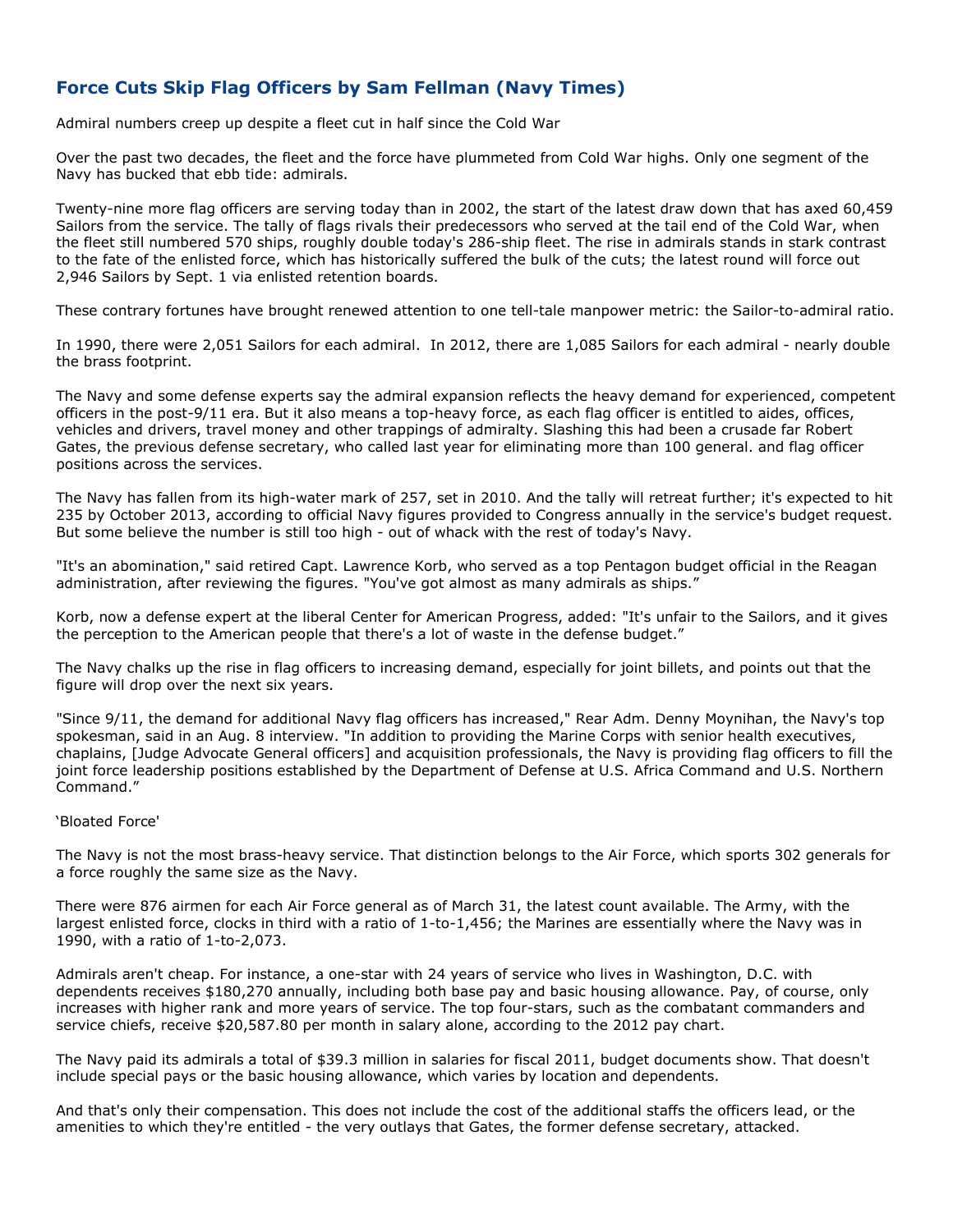"The Navy now has over two dozen more admirals than it did just 10 years ago," said Ben Freeman, a national security expert at the nonprofit Project on Government Oversight, which has advocated for cutting flag and general officers. "With enlisted, officers, and the fleet all shrinking, what exactly are these new admirals commanding?

"Taxpayers that are financing this bloated force deserve an explanation."

The Fleet Reserve Association, a nonprofit group that advocates for enlisted Sailors, Coast Guardsmen and Marines on Capitol Hill, viewed the latest data as further evidence of "brass creep," as the trend of the services to add generals is known.

"FRA questions the current number of Navy flag officers and associated billets - particularly since there have been major end-strength reductions and nearly 3,000 career enlisted personnel are being involuntarily separated due to the [enlisted retention boards]," retired Master Chief Musician Joe Barnes, FRAs national executive director, said in a statement.

The Navy says the spike in admirals is an outcome of Pentagon strategy, which has called for - and funded - joint billets. At present, 68 flags are serving in these joint positions, Moynihan said. If these are excluded, then the Navy has held steady at roughly 160 flags since 1990, according to the Navy Flag Matters office, which oversees detailing and organization for one- to four-star positions.

If these numbers are used, the Navy's admiral-to-Sailor ratio has still doubled from 1-to-3,282 in 1990 to 1-to-1,649 in 2012. However, these numbers rely on the total number of enlisted, whether or not they served in joint-funded billets; the Navy was unable to provide corresponding data on the number of enlisted and non-flag officer assignments funded by joint funding for these same years.

As part of Gates' push to reduce the flag force, the Navy is dropping 14 flag billets by a pay grade and is eliminating 11 altogether, reductions over the next six years that occur as current office-holders leave their positions, said Moynihan, who retired Aug. 10.

Still, the Navy's admiral creep predates the post-9/11 decade, the data shows. Admirals have been spared from the successive draw-downs, from the steep "peace dividend" after the Cold War and the last decade of cuts, as their ranks hold steady over a vastly smaller force.

In fact, the services' top-heavy composition has snowballed for decades, said Korb, the assistant defense secretary for manpower, reserve affairs, installations and logistics from 1981 to 1985, who recalled being asked at the time why the services had so many more admirals and generals per enlisted than they had had in World War II.

So why do Navy leaders invariably cut Sailors instead of admirals? "Because they're the ones doing the cutting," Korb said.

### **On The Web**

Some Websites and Blogs of Interest to USSVICB Members

**[SSBN USS Maine](http://www.youtube.com/watch?v=xdj6rM-QoS4)**

**[The USS Perch \(SS 313\)](http://www.defensemedianetwork.com/stories/uss-perch-sof-submarine/)**

**[Author Don Keith](http://www.donkeith.com/)**

**[Homemade Submarine \(oh those clever Russians\)](http://www.odditycentral.com/pics/home-made-submarine.html)** 

(email your favorite links for publication to [steve](mailto:steven.morawiec@comcast.net))

## **Navy History**

### **WWII DIESEL BOAT ERA by Michael Skurat**

There have been many major changes in the U.S. Navy Submarine Service since the WWII Diesel Boat Era. It might be interesting historically to note some of them.

Initially there were only seven pay grades (actually eight). They ran from one to seven with Apprentice Seaman (AS) as one, Seaman Second Class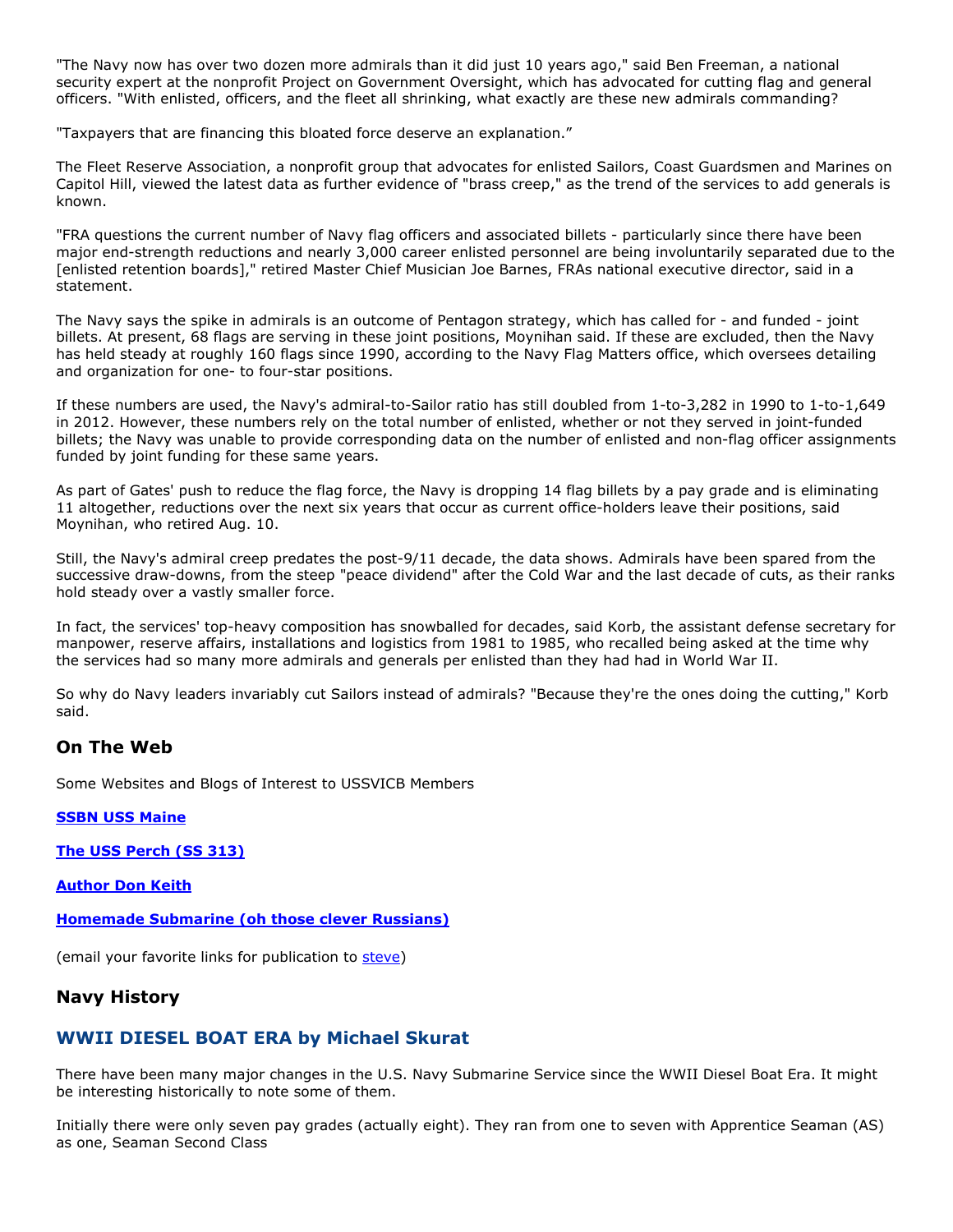(S2/c) as two, Seaman First Class (S1/c) as three, Petty Officer Third Class (e.g. MM3c) as four. Petty Officers Second and First Class as five and six. Chief Petty Officers were initially promoted to "seven A" for one year (Acting Appointment) and then to Chief Petty Officer as pay grade seven. There were no Master or Command Chief, etc. The "C" for Chief Petty Officers preceded the rate designation, for example CMM not MMC as today. For all of the seaman ratings there was a comparable Fireman (F)

The Officer's rank structure has remained consistent with minor exceptions. During WWII a five star Fleet Admiral rank was added and bestowed on Nimitz and King. No one promoted to that rank since WWII. Another thing there was no Commodore rank utilized. Officers were promoted from Captain to Rear Admiral (lower half) and hence to Rear Admiral (upper half). The Rear Admiral (Lower Half) replaced the Commodore rank. As it is custom to call any Commanding Officer Captain it also was custom to call a Submarine Squadron Commander Commodore.

Before WWII an Apprentice Seaman's pay was \$21.00 per month. Pays increased in WWII with Apprentice Seaman to \$50.00 per month and to around \$120.00 per month for a Chief. All personnel on Submarines got 50% submarine money and 20% sea duty pay. When added together added up to about 80% extra pay.

If you were married and/or had dependents your pay was reduced by \$28.00 per month the U.S. Navy supplemented another \$22.00 and your dependent was sent a monthly check for \$50.00. Consequently, an Apprentice Seaman would get \$22.00 per month. However, enlisted personnel below pay grade four could not marry without the permission of their Commanding Officer. This breached more often than observed and obviously many entered the service married.

At one time the Navy Paymasters would pay personnel with \$2.00 bills so that when spent it would indicate to the local economy the impact of the service. Also when being paid by the Paymaster on board a tender you would line up with your "pay chit" to draw your pay. When you reached the pay desk you would salute the Paymaster, put your fingerprint on the "pay chit" and draw your money. There was a posted pay list indicating what you had on the "books" and you could draw all or whatever amount you desired

Submarine and sea pay were a real boon especially when sea store cigarettes at six cents a pack and a bottle of beer on Bank St. was twenty-five cents. Later when you came in off patrol you would have that back pay and be really flush.

Due to rapid expansion of every aspect of the U.S. Navy, if you could cut the mustard, promotions were forthcoming. Many a serving enlisted person commissioned (called mustangs) or advanced in rating because of the enormous need to fill billets in new construction and replace casualties. Classes at the U.S. Naval Academy graduated early. Personnel with special qualifications were coming into the service rated and/or commissioned. You could see a Chief Petty Officer with no hash marks. These ratings were derided and called "slick arms" (no hash marks) and/or "Tajo" ratings by the old-timers. Some enlisted personnel commissioned as regular line officers, Warrant Officers and Limited Duty Officers (LDOs) in specific areas. Such commissions initially were considered temporary with reversion back to their permanent grades at the conclusion of hostilities

They created many specialty ratings. In their "Crow" specialty designator was a diamond with a letter inside, e.g., the letter "A" would be for a coach or professional athlete who would conduct physical conditioning, etc. Most, if not all, of these ratings ceased to exist with the end of the war. Some referred to these as "square knot" rates.

There were right and left arm rates. Right arm rates were considered "Sea Going Rates" (BM, QM. GM. SM, FC, TM, etc.) and the "Crow" was worn on the right arm. Left arm rates were ancillary and were MM, Y, EM, RM, MOMM, ET, etc. Right arm rates were senior to left arm ratings. There was no Boatswain Mate Third Class they were called Coxswains.

Seamen and Firemen wore a "watch stripe" round the right shoulder - white for seamen red for firemen. There was other colors of "Watch Stripes" for aviation, CBs, etc. Indication of rate was on uniform cuffs. One white/red stripe for AS/FA, two for S2c/F2/c and three for S1/c and F1/c. The present diagonal 1, 2, or 3 stripe(s), in color was originally for WAVE uniforms and after WWII were adopted for the present enlisted uniform and the watch stripe was eliminated.

The "T-Shirt" a part of the enlisted uniform initially served two purposes. (1) It was to be worn without the Jumper on work details, especially in tropical locations. (2) It was meant to have the high white neckline to show in the "V" of the Jumper. Some personnel, to enhance the appearance would cut the tab off and wore the "T-shirt" backward for a better appearance especially if with age and washings it seemed to sag. The popularity of the T-Shirt expanded into wide public acceptance after WWII and in now utilized, not only as an undergarment but as outerwear with various designs, logos, etc.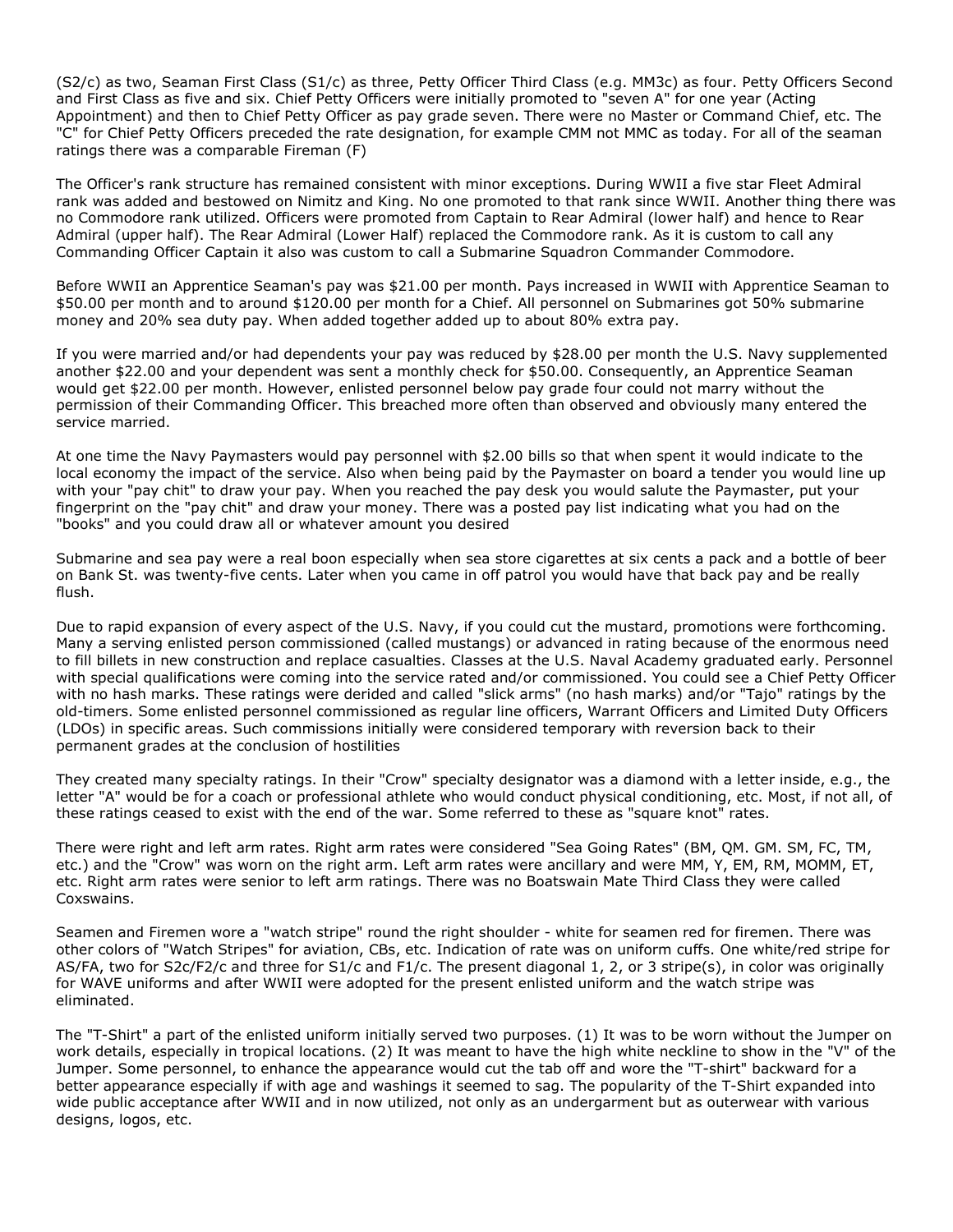There were no Silver Metal Dolphins for enlisted personnel. Dolphins for enlisted personnel consisted of embroidered "patches". (white for blues and blue for whites) sewn on the right forearm. Silver Metal Dolphins for enlisted personnel was authorized after WWII.

All enlisted personnel wore embroidered "patches" as distinguishing marks e.g., if you were a designated striker you could wear the insignia for that specialty on the left upper sleeve.

Other distinguishing marks for enlisted personnel were "patches" on uniforms, e.g., an Expert Lookout "patch" binoculars, a diver a divers helmet (M for Master. with degree of qualification indicated on the chest section of the helmet. These worn on the right upper sleeve and there were many of them. One "perk" that has persisted is the wearing of gold rating insignia and hash marks for those with 12 years of good conduct.

Chief Petty Officers merely pinned their fouled anchor hat insignia to the front top of their hat covers. The black band and background for the insignia was initiated after WWII.

Officers did wear Gold Metal Dolphins as they do today.

Unknown today was also the fact that there was a dress white uniform for enlisted personnel. The collar and cuffs were blue and were adorned with piping. What is worn today are "undress whites". Pictures of them are in old "Bluejacket Manuals".

Officers wore swords for ceremonial occasions as they do today but back before WWII Chief Petty Officers had a cutlass for ceremonial dress occasions.

Another uniform item that is now passé is the flat hat. Once the ribbon had the name of your ship but this discontinued for security reasons and all flat hats merely had U.S. Navy in gold on the ribbon. In boot camp all of your uniform items were stenciled with your name and service number. There were no doors on lockers and each item had a prescribed method of folding and stowing. It was even prescribed as to how you would pack your seabag.

Originally, the entire submarine base was literally below the railroad tracks. Later as the base expanded it was called "lower base". Most of the upper base buildings, i.e., Morton Hall, Dealey Center, etc., were constructed for WWII. The road from the present main gate past the golf course was the Groton-Norwich road. About half way up the road was an overhead railroad bridge. The entrance to the base was under the bridge and the Marine guard stationed there in a guard shack. The base commanders office was housed in a small brick building about half way between the training tower and the Torpedo Shop.

Submarine School - six weeks enlisted and three months for officers.

Of some 250,000 men who applied for submarine duty less than 10% made it to Sub School and many of those washed out. Submarine School was the sole tyrannical domain of one Chief Torpedoman Charles Spritz. Submarine School was called "Spritz's Navy". He ruled with an iron hand and was feared by instructors and students alike. He had little regard for rate whether you were a Seaman First Class or a Petty Officer First Class. To call him eccentric was a gross understatement. He did not smoke, did not drink and was single. It is open to debate as to if he ever even pulled a liberty. His total devotion was to the Submarine School. It was universally conceded that he had gone "asiatic", not 100% stable and perhaps as a youngster he might have been dropped on his head.

He insisted that personnel, at all times, be properly and neatly attired in the regulation "Uniform of the Day" without exception. No tailor made, proper rolled neckerchief down to the "V" in the Jumper with immaculate white T-Shirt showing, shoes well shined, etc. He did not permit smoking nor any type of horseplay. He demanded that all personnel move at a fast pace.

Chief Spritz had the uncanny ability to be everywhere at all times and pity the poor individual who crossed his path. His discipline was swift and sure. He felt it was his personal mission to ascertain that anyone leaving sub school for submarine duty was in every respect ready. He had many axioms but his favorite was "There is room for anything on a submarine except a mistake". Sub school students were not "boots", many, if not most, had time in the U.S. Navy and were rated.

There is an article in POLARIS issue of August, 2000 (Submarine Saga segment) which delves into more detail relative to Chief Spritz and is briefly incorporated here as it is a definite part of the Diesel Boat Era.

Sub Vets of WWII in recognition of respect, and a fealty obligation to this once feudal lord and master, wear a "Spritz's Navy" patch on their vests.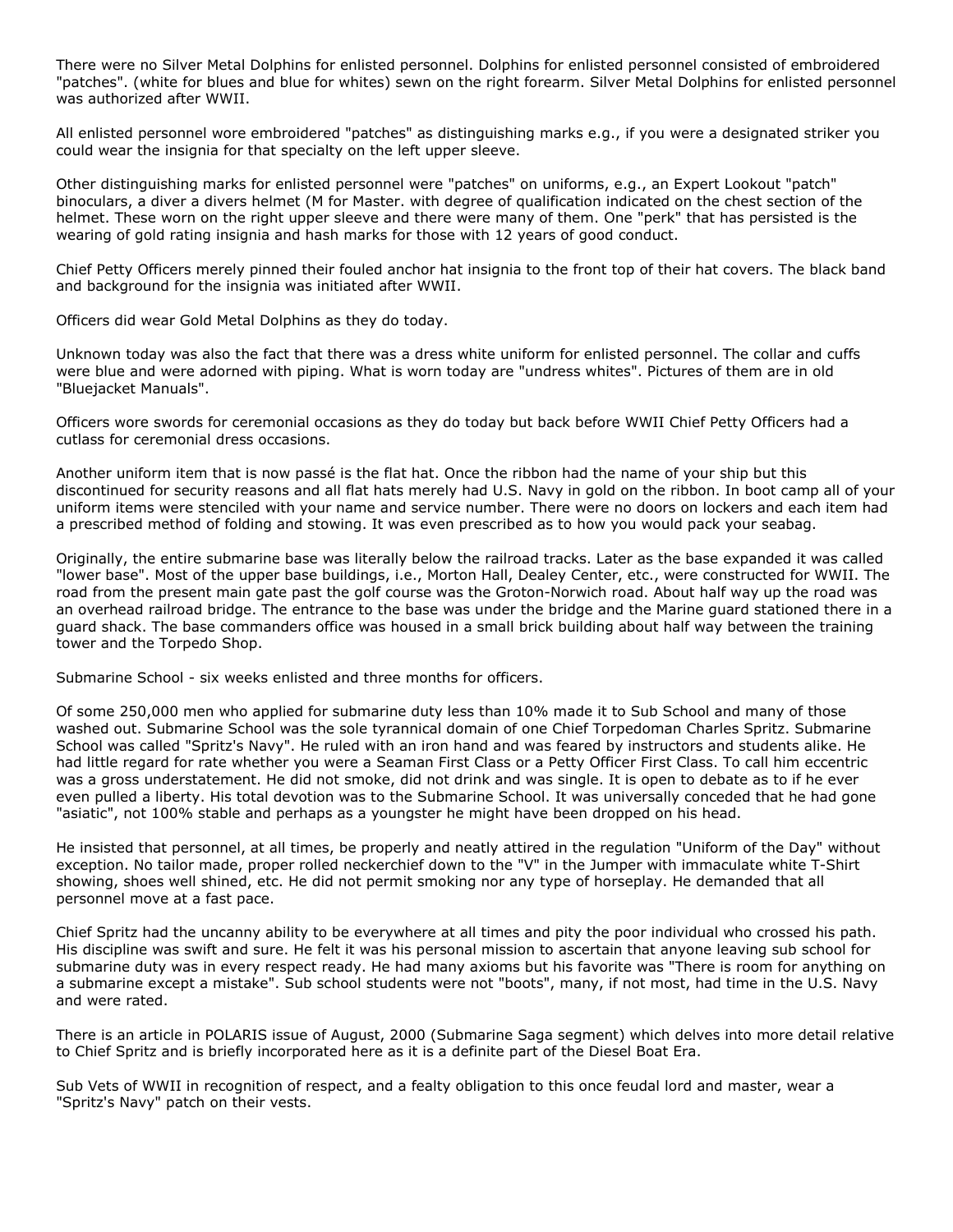It would seem that the screening at Sub School served us well. Friction between members of the crew was unbefitting and unacceptable. If an individual demonstrated an inability to "get along" he could be transferred to another boat. If the same conduct prevailed there he would be transferred out of submarines.

The training tower caused many a wash out for both physical and mental reasons. If a person could not "pop" his ears it could cause pain and even bleeding from the ears. Your voice changed dramatically to a high pitch under pressure. All personnel had to qualify from the 100' lock with the Mommsen Lung. Right after the war it was noted that some German submariners had made emergency escapes using free ascents. A number of crews from boats went to the tower and made free ascents.

We had less pomp insofar as the ceremony observed when a member of the crew qualified than is apparent today. The individual, thrown over the side then sewed dolphins on his uniforms and wore them with pride. They have always been, and always will be, a badge of honor regardless of manner in which bestowed.

There was less reverence on some other occasions also, e.g., when a "Good Conduct Medal" was awarded to a member of the crew it would be given by the Captain (or perhaps the Exec) at quarters amid "hoots and hollers" with cries of "Undiscovered Crime". There was also a bonus system for awards ranging from \$1.00 per month for the Good Conduct Medal to \$5.00 per month for the Congressional Medal of Honor.

"Tailor Made" dress blues were the uniform of the day for liberty. The jumper was skin tight with a zipper in the side so that it could be taken off. Accentuated bell bottoms were mandated. The inside of the cuffs were decorated with embroidered color decorations, usually dragons, etc., and were only visible when the cuffs were turned up.

When you made Chief you initially bought the cheapest hat you could find since it was also considered appropriate and properly respectful to have all of the crew urinate in your first hat.

Sad to note in this day and enlightened age all of the military services of the United States were segregated during our era. The practice abolished by President Truman over 50 years ago. Stewards, at that time, recruited from America territories and from American minorities. Even in such a tight knit group as American Submarines two racks in the Forward Torpedo Room hung off the overhead beneath The Torpedo Loading Hatch were reserved for the Stewards. Rated Stewards wore uniforms similar to Chiefs.

The submarine sailor was a very irreverent individual with an avid distaste for regulations, etc. The average life span of a submarine sailor was four patrols (about a year). Despite bravado, that thought prevailed to varying degrees depending upon the individual. That premise however, was unsaid but used as an excuse for hell-raising. Rarely mentioned in tales of WWII submarine lore was the fact that going through minefields was as apprehensive as being depth charged.

Submarine Officers and crews were very young - anyone past thirty was a very old man. Admiral Charles Lockwood (Uncle Charley) Com Sub Pac was most forgiving, as were Skippers and Execs, of transgressions of both Officers and men. Returning from patrol crews were treated extremely well.

Another "perk" of the submarine force was that any record of "minor" disciplinary action that a member of the crew suffered would be entered into the "page 9" of his service record. Virtually all disciplinary action was handled internally on the boat. However, both the original and carbon copy (BuPers Copy) retained in his jacket. When transferred, the original and copy, removed by the Yeoman to be deep sixed. Unless there was a serious offence personnel transferred with a clean record.

Many friendships were formed in sub school, plus other training and schools and transfers were not uncommon due to the needs of new construction, promotions, etc. Consequently, the force became even more closely knit. It was the rare boat that did not have personnel whom you knew.

Submariners were very independent and resourceful, both individually and as a group. Needs

(and desires) of the boat as prescribed by the U.S. Navy, did not always coincide with what was considered proper nor adequate. Therefore, a system of "midnight requisitioning" and "midnight small stores" developed to enhance efficiency. This avenue of acquisition considered a solemn duty in promoting the war effort. Those proficient and innovative in this endeavor were greatly admired. It was an art as well as a science executed individually or as a group cooperative effort. Some of these escapades took great ingenuity as well as "brass balls". As a term of affection they were called "scroungers" and/or "dog robbers". If a Skipper or Exec made an "innocent" passing remark that some particular thing might be "nice" it would appear mysteriously in due time.

On board an informal, but professional, attitude prevailed. Although we had an evaporator to make fresh water, battery watering was primary. In the design and scheme of things, personal hygiene or washing of clothes did not seem to be considered. One Engineering Petty Officer, called the "Water King" ran the evaporators. Personal hygiene